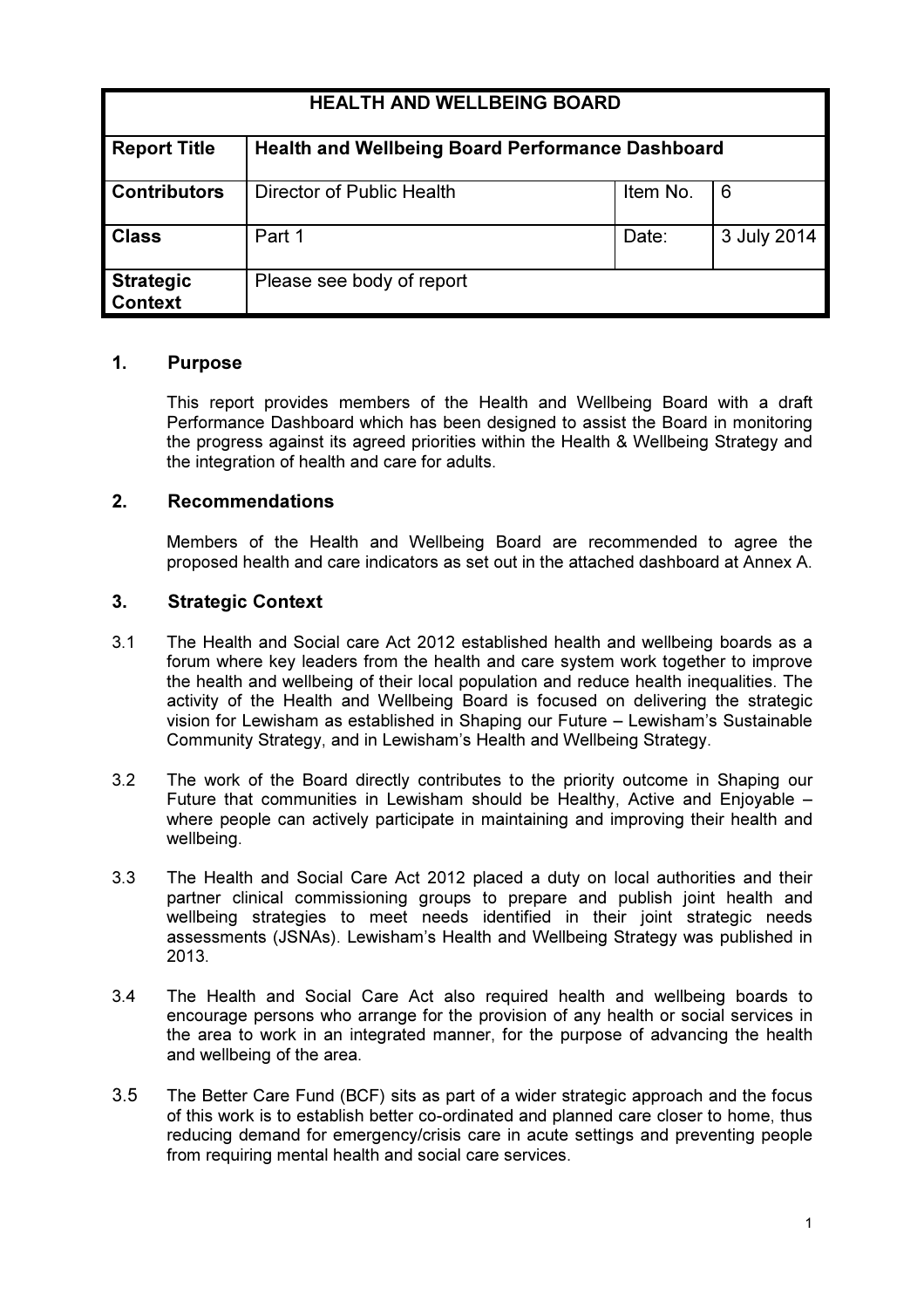### 4. Background

- 4.1 In response to the request from members of the Board, the Director of Public Health has worked alongside colleagues within Adult Social Care and the Clinical Commissioning Group (CCG) to produce a dashboard of indicators which would assist members in monitoring health and wellbeing improvements across Lewisham and the effectiveness of the integrated adult care programme.
- 4.2 The dashboard also includes a number of indicators (including those on birth weight, immunisation and excess weight) that are also included in the Be Healthy priority of the Children and Young People's Partnership.

### 5. Draft Health and Wellbeing Board Performance Dashboard

- 5.1 The Draft Performance Dashboard is based on 26 national metrics drawn from the Quality and Outcomes (Primary Care), Public Health, NHS and Adult Social Care Outcomes Frameworks. These metrics have been selected to assist members in their assessment of the impact and success of the plans and activities in relation to the Health and Wellbeing Strategy and Lewisham's adult integrated care programme.
- 5.2 The indicators will be used to monitor the health outcomes and the integration of health and social care services on an annual or quarterly basis. A brief description of the numerator, denominator and source for all proposed indicators is set out in Annex B, with a glossary of abbreviations at Annex C. It is acknowledged that the Board will wish to monitor progress on delivery of the Health and Wellbeing Strategy priorities and delivery of health and social care integration in a more timely fashion. Therefore further consideration is being given to the development of local indicators which could be tracked monthly and act as 'proxy' indicators.
- 5.3 Overarching Indicators of Health & Wellbeing

The overarching indicators section is used to understand the nature of health inequalities and on how well we are improving and protecting health. These indicators act as a baseline to measure the achievement of health outcomes and complement other health and social care indicators mentioned under the nine priority areas of the Health and Wellbeing Strategy.

5.4 Integration of Health and Social Care – Better Care Fund

The Better Care Fund requires CCGs and Councils to report against five national metrics alongside a local indicator on the quality of care for people with long term conditions. For ease of reference, these indicators have been shown under a separate section of the dashboard entitled "Integration of Health and Social Care – Better Care Fund".

### 5.5 Priority Objective 1: Achieving a Healthy Weight

5.5.1 The UK is experiencing an epidemic of obesity affecting both adults and children. It has been widely recognised as a major determinant to premature mortality and avoidable ill health and is a government priority area. Lewisham has significantly higher childhood obesity level compared to England. For adults, the level of obesity is similar to England. The level of excess weight (overweight and obese) is again similar to England but higher than the London level. Local maternal obesity data indicate a higher rate than the England average. Hence it is important to monitor and benchmark both adult and childhood obesity levels.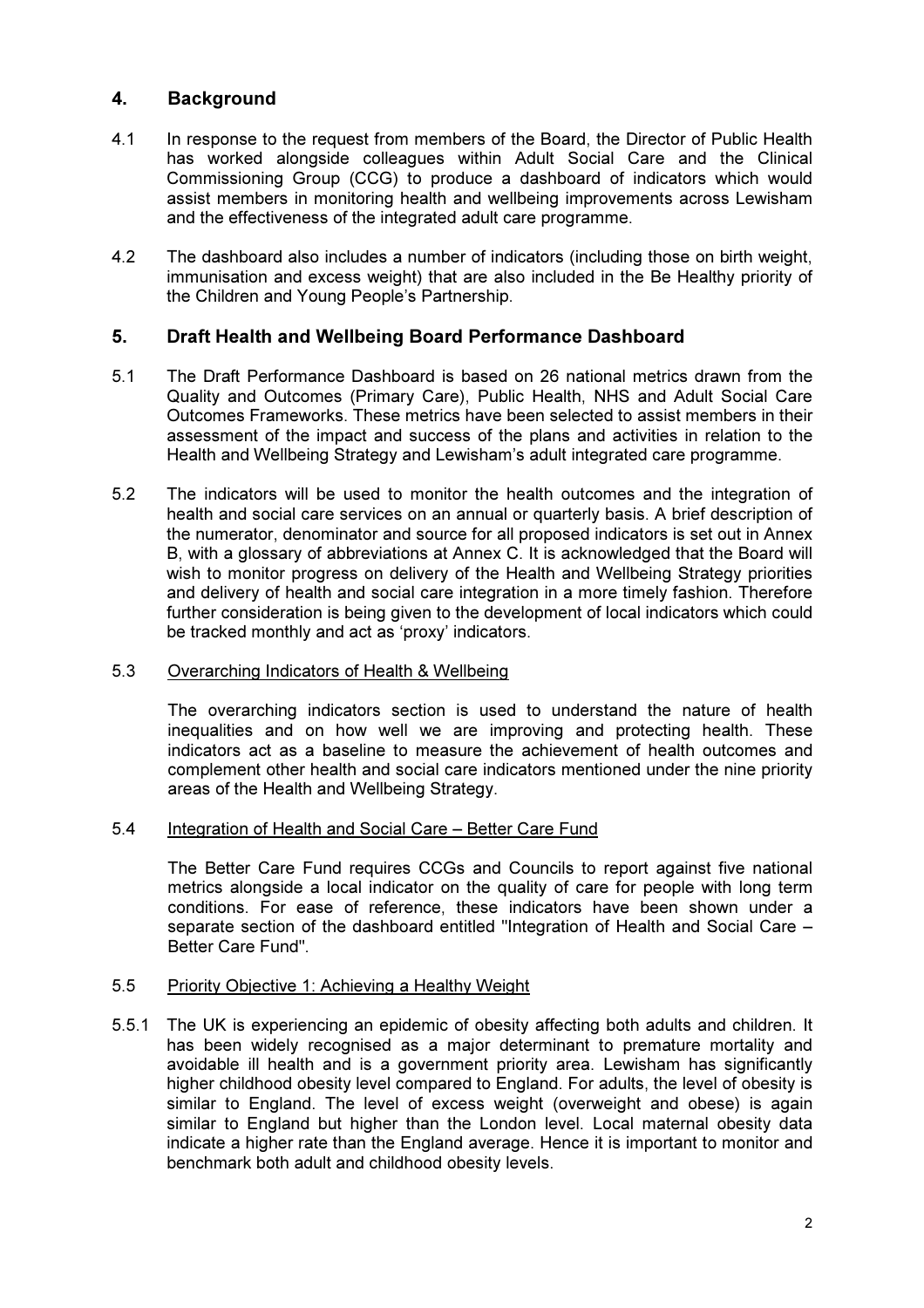5.5.2 The National Childhood Measurement Programme monitors childhood obesity levels and the Sport England Active People Survey monitors adult obesity levels at a national and local level. This data is enhanced by local information in the Quality Outcomes Framework (QOF), GP registers and maternal obesity data. Achieving a healthy weight is influenced by a wide variety of activities that impact on diet and physical activity. However routine data for breastfeeding prevalence and physical activity is only collected nationally.

#### 5.6 Priority Objective 2: Increasing the number of people who survive colorectal, breast and lung cancer for 1 and 5 years

- 5.6.1 Cancer is one of the major causes of mortality in UK, accounting for quarter of deaths in England. Evidence shows that early detection of cancer can improve cancer outcomes and survival rates. Specific public health interventions, such as screening programmes and information/education campaigns aim to improve rates of early diagnosis.
- 5.6.2 Lewisham has a lower coverage rate for screening compared to England but is steadily improving. However very little current data is available on cancers, especially at lower demographic levels due to governance and data quality issues. Cancer survival rates are nearly 10 years old. Identification of new cancer cases and 2 week wait referrals can give a picture of management of cancer care and act as a proxy measure for cancer survival. Emergency admissions rates for cancer provide a good proxy for survival, but Hospital Episode Statistics (HES) which provide this information are not currently being updated.

#### 5.7 Priority Objective 3: Improving Immunisation Uptake

- 5.7.1 After provision of clean water, vaccination is the most effective public health intervention for saving lives and promoting good health and uptake of vaccine in a given population is the best indicator of the levels of protection of that population against vaccine preventable disease.
- 5.7.2 The national immunisation programme in the UK aims to protect the population, or those most at risk in the population against diphtheria, haemophilus influenzae type b, human papilloma virus, influenza, measles, meningococcal disease (serogroup C), mumps, polio, pneumococcal disease, rubella, shingles, tetanus, tuberculosis and whooping cough (pertussis).
- 5.7.3 Uptake of immunisation has been a problem in Lewisham for some time. Recorded uptake of indicator vaccines has been below target, and as a result, significant numbers of children in Lewisham were not protected against potentially serious infections. Due to the low uptake of MMR vaccine, there was an outbreak of measles in Lewisham in 2008 with a total of 275 confirmed or suspected cases. Despite recent improvements in MMR 1 uptake, the greatest challenges in reaching the levels of uptake of vaccine required to protect the whole population are in achieving targets relating to the uptake of the pre-school booster, the second dose of MMR and influenza.
- 5.7.4 Monitoring the success of the national immunisation programme locally is complex and difficult, but the indicators below are recommended as the best means of assessing the performance of the Partnership on this programme. Notes on why these particular indicators are important are given below.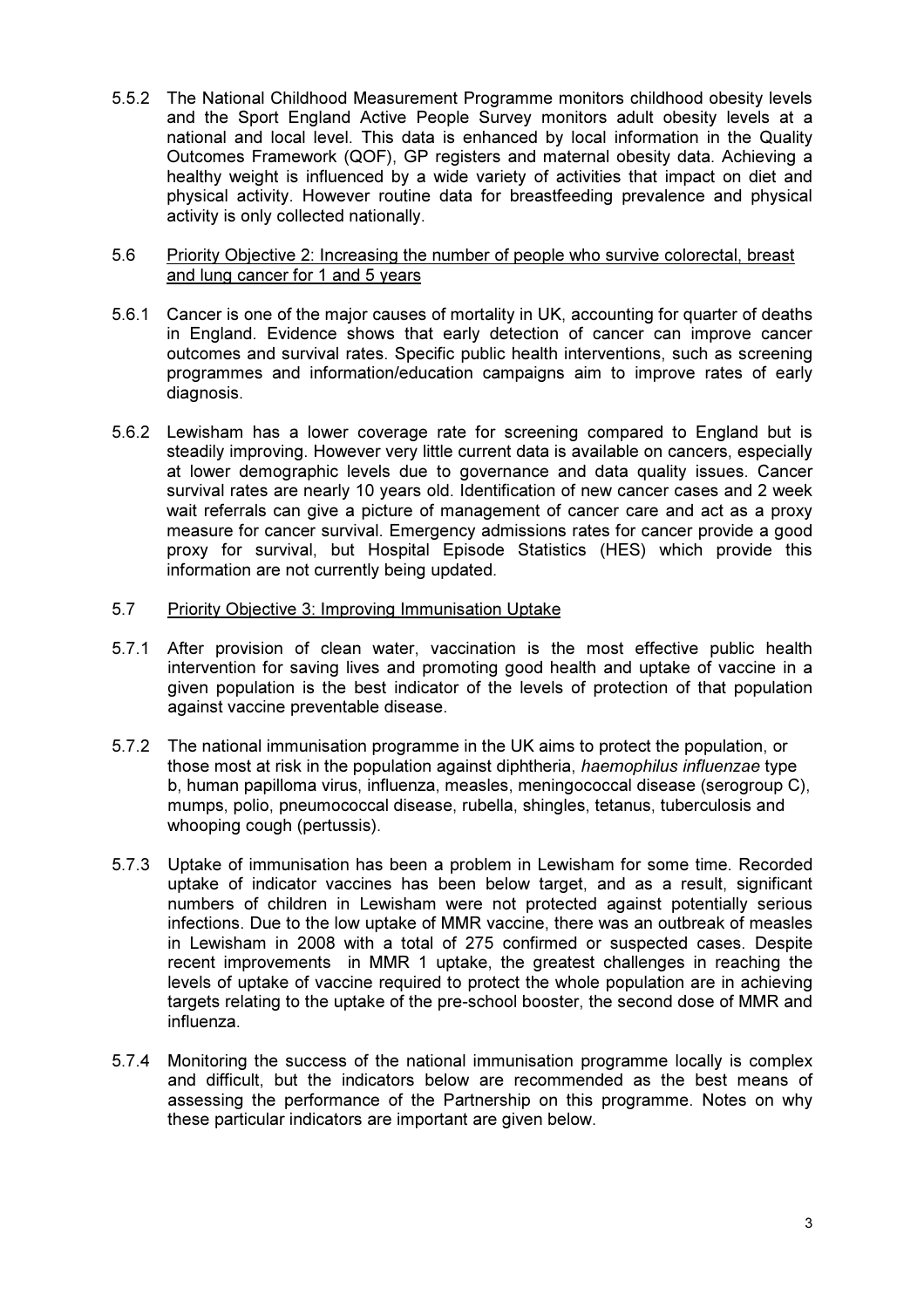- 5.7.5 MMR aims to protect children against measles, mumps and rubella. Two doses are required: MMR 1 at 12 months and MMR 2 at any time after three months have elapsed since MMR1, but before five years of age. Hib/ MenC and PCV boosters are given usually at the same time as MMR1 and aim to protect children against Haemophilus influenzae B, Group C Meningococcus and Pneumococcus.
- 5.7.6 Uptake of the third dose of diphtheria vaccine (D3) is an indicator of completion of the primary course of immunisation of children under 12 months that aims to protect children against diphtheria, tetanus, whooping cough, polio, Haemophilus influenzae b and Group C Meningococcus.
- 5.7.7 D4 is the fourth dose of diphtheria vaccine. This is a key component of the preschool booster, which should be given at any time from the age of three years and four months but before the child starts school. The preschool booster completes the protection of children against diphtheria, tetanus, whooping cough and polio.
- 5.7.8 Human Papilloma Virus is the causal factor in most cases of cancer of the cervix and is transmitted through sexual contact. Human Papilloma Virus (HPV) vaccine is given to girls in Year 8, before they become sexually active to ensure that they are protected against the virus before they come into contact with it.

#### 5.8 Priority Objective 4: Reducing Alcohol Harm

Alcohol is the second biggest avoidable killer behind tobacco in England and consumption is significant and increasing in Lewisham. It has a major impact on health, anti-social behaviour, crime and other important social issues. In Lewisham there are 11,000 drinkers considered to be at high risk of admission and 31,000 drinkers at increasing risk of harm. Alcohol-related conditions<sup>1</sup> include all alcoholspecific conditions, plus those where alcohol is causally implicated in some but not all cases of the outcome, for example hypertensive diseases, various cancers and falls. Deaths from liver disease have been increasing during the past 20 years. Due to small numbers and the time lag in reduced consumption being reflected in improved liver disease mortality rates, the indicator has been classified as potential. There are other potential indicators which can be collected routinely from local data sources. Again, it should be noted that due to governance issues HES have stopped updating their admission data temporarily which has an impact on longitudinal analysis.

#### 5.9 Priority Objective 5: Preventing the uptake of smoking among children and young people and reducing the numbers of people smoking

Smoking is a major cause of premature mortality and a major contributor to CVD, COPD, lung cancer and poor life expectancy outcome. It is the single biggest contributing factor to the gap in healthy life expectancy outcomes between Lewisham and England. Therefore it is important to identify the smokers early and engage them in smoking prevention programmes. Evidence suggests that Illnesses among children caused by exposure to second-hand smoke lead to an estimated 300,000 general practice consultations and about 9,500 hospital admissions in the UK each year. Lewisham still has between 40-50,000 smokers. Over 700, 11-15 year olds take up smoking each year and nearly half of Lewisham children say that someone smokes in their home on most days. Smoking prevalence and 4 week smoking quitters gives you an indication of the quality of our smoking prevention programme. However there are further potential indicators which could be possibly collected routinely to give an account of our smoking strategy.

 $\overline{a}$ 

<sup>&</sup>lt;sup>1</sup> http://www.lape.org.uk/downloads/Lape\_guidance\_and\_methods.pdf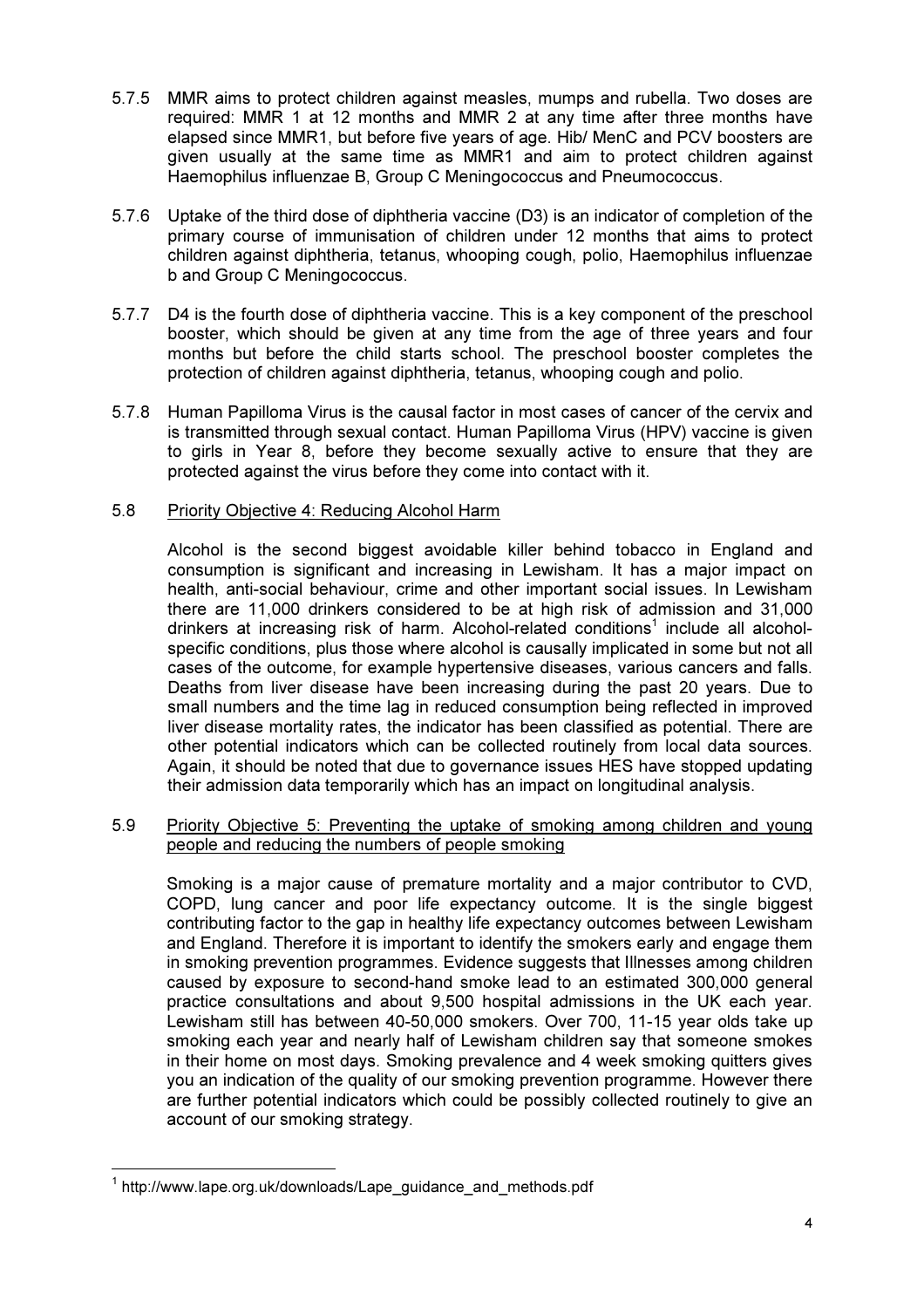#### 5.10 Priority Objective 6: Improving mental health and wellbeing

Prevalence of Mental Illness is high in Lewisham.

Lewisham has diverse demographics, which is a major contributory factor to high levels of poor mental health. Improving access to services (IAPT), identifying people at primary care level (SMI, Dementia and CMI), reducing acute admissions and suicide rates are some of the strategic measures taken in Lewisham to improve mental health and well being. However there is very little quality data available to measure mental health outcomes. Potential indicators around early diagnosis and access to services based on local data can be routinely collected.

#### 5.11 Priority Objective 7: Improving sexual health

Sexual health is a local priority due to high rates of teenage pregnancy, abortion, sexually transmitted infections and HIV. Although the teenage conception rate has fallen significantly in Lewisham it remains amongst the highest nationally. The percentage of NHS-funded abortions at less than 10 weeks gestation is a good indication of the quality of contraception services and recommended methods. Maternal 12 week risk assessment is a good indicator for access to maternity services by pregnant women, but unfortunately NHS England had less than 95% coverage so reliable benchmarking in not available. Due to low numbers and recording of HIV testing rates, HIV prevalence is used as a proxy to monitor the outcome for HIV patients. As Chlamydia is one of the major Sexually Transmitted Infections (STI) and its diagnosis rate is collected nationally, it can be used as a proxy for monitoring STI. Lewisham has a high diagnosis rate compared to England, reflecting our high levels of testing.

#### 5.12 Priority Objective 8: Delaying and reducing the need for long term care and support

Research suggests the provision of intensive short term interventions (enablement), at times of crisis, can reduce the demand for institutional and long term care and improve outcomes for service users. In addition, evidence suggests that people's need for ongoing social care support is reduced by 60 per cent compared to those who used conventional home care provision. Furthermore over 60 per cent of people who receive enablement services required no more than six weeks of intervention and support. Most of the indicators chosen to monitor this priority are Better Care Fund metrics.

#### 5.13 Priority Objective 9: Reducing the number of emergency admissions for people with long term conditions

Activity related to this priority is mostly focussed on improving preventative and short term services, as nearly 60% of people in Lewisham do not require ongoing support if they receive a six week package of enablement. The indicators chosen to monitor success include user satisfaction – currently social care related quality of life, but to be replaced and/or supplemented with a new national Better Care Fund satisfaction indicator once it has been developed, rates of new admissions to long term care and the proportion of people discharged from hospital with a short term service who are still living independently three months later.

#### 6. Financial implications

There are no specific financial implications arising from this report.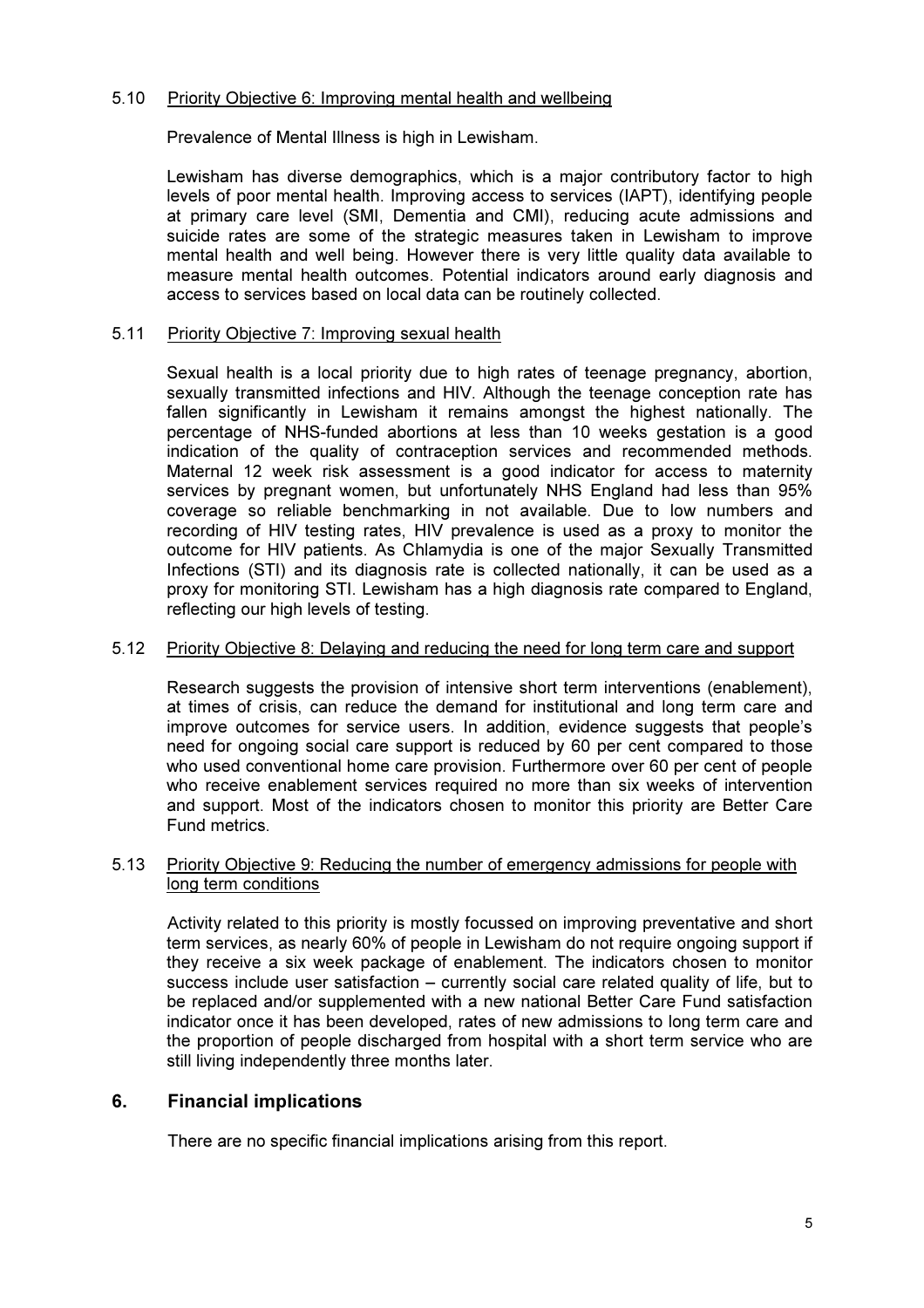## 7. Legal implications

As part of their statutory functions, members of the Board are required to encourage persons who arrange for the provision of any health or social services in the area to work in an integrated manner, for the purpose of advancing the health and well-being of the area and to encourage persons who arrange for the provision of health-related services in its area to work closely with the Health and Wellbeing Board.

#### 8. Crime and Disorder Implications

There are no specific crime and disorder implications arising from this report or its recommendations

#### 9. Equalities Implications

There are no specific equalities implications arising from this report or its recommendations, but the dashboard highlights those areas where health inequalities in Lewisham can be monitored.

#### 11. Environmental Implications

There are no specific environmental implications arising from this report or its recommendations.

#### 12. Conclusion

This report proposes a list of indicators for inclusion in a dashboard, addressing the integration of health and social care and the nine priorities of the Health and Wellbeing Strategy and including an overarching indicators section to monitor health inequalities and how well we are improving and protecting health.

If you have any difficulty in opening the links above or those within the body of the report, please contact Kalyan DasGupta (kalyan.dasgupta@lewisham.gov.uk; 020 8314 8378), who will assist.

If there are any queries on this report please contact Dr Danny Ruta, Director of Public Health, Community Services Directorate, Lewisham Council, on 020 8314 8637 or by email danny.ruta@lewisham.gov.uk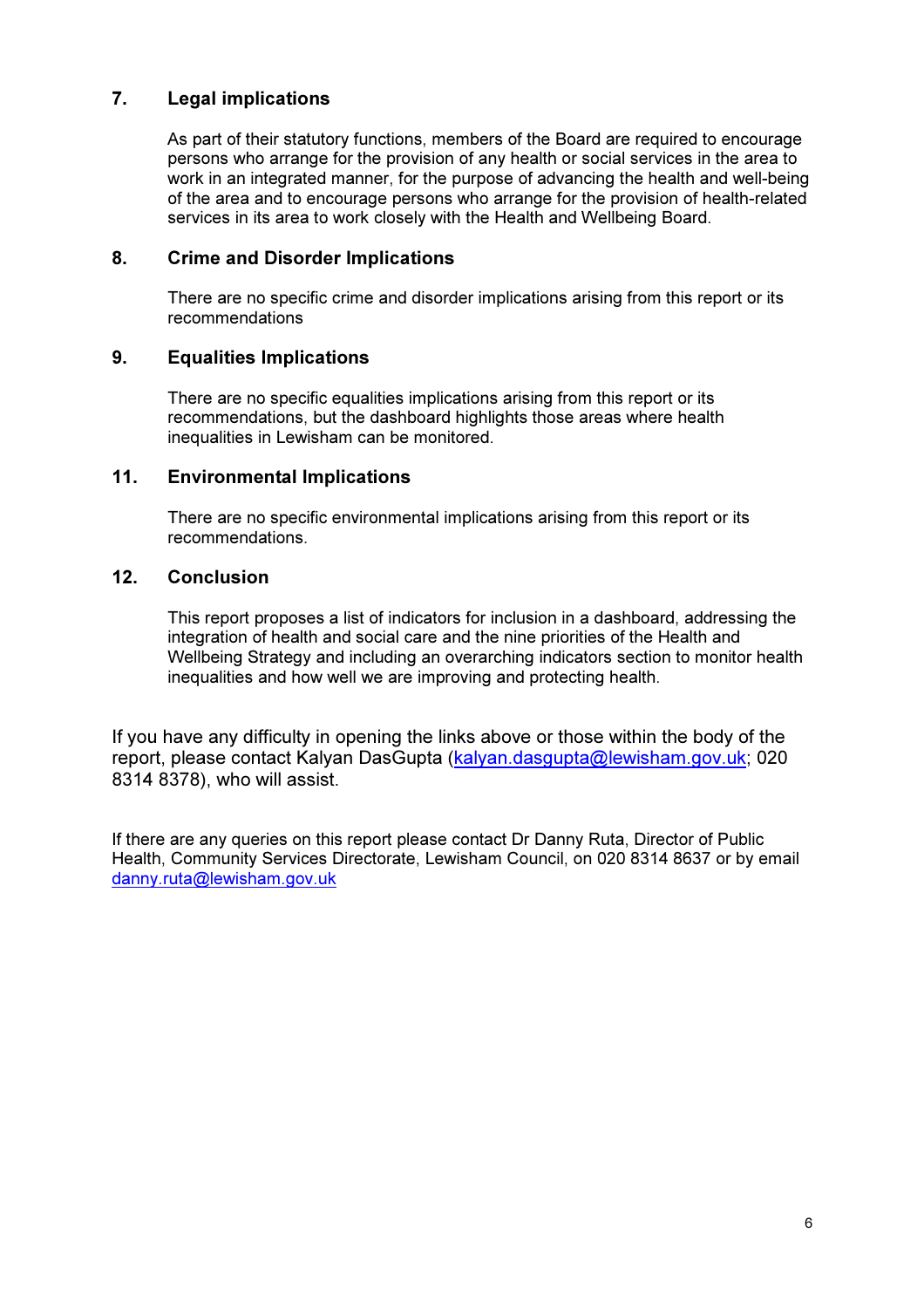# Annex B: Definitions and Data sources

Please note that some of the definitions may have PCTs instead of CCGs for organisation. This is due to the national definitions in the technical specification document which can be obtained by clicking on the link in the data source section.

|                    | 1/2. Life Expectancy at Birth (Male/Female)                                                                                                                                                                                                                                                                                                                                                                                                                                                                                                                                                                                                                                                                                                                                                                                                                                                                                                                                           |
|--------------------|---------------------------------------------------------------------------------------------------------------------------------------------------------------------------------------------------------------------------------------------------------------------------------------------------------------------------------------------------------------------------------------------------------------------------------------------------------------------------------------------------------------------------------------------------------------------------------------------------------------------------------------------------------------------------------------------------------------------------------------------------------------------------------------------------------------------------------------------------------------------------------------------------------------------------------------------------------------------------------------|
| <b>Definition</b>  | The average number of years a person would expect to live based on contemporary<br>mortality rates. For a particular area and time period, it is an estimate of the<br>average number of years a newborn baby would survive if he or she experienced<br>the age-specific mortality rates for that area and time period throughout his or her<br>life.<br>Figures are calculated from deaths from all causes and mid-year population<br>estimates, based on data aggregated over a three year period.<br>Figures reflect mortality among those living in an area in each time period, rather<br>than what will be experienced throughout life among those born in the area. The<br>figures are not therefore the number of years a baby born in the area could actually<br>expect to live, both because the mortality rates of the area are likely to change in<br>the future and because many of those born in the area will live elsewhere for at<br>least some part of their lives. |
| <b>Numerator</b>   | Number of deaths registered in the respective calendar years                                                                                                                                                                                                                                                                                                                                                                                                                                                                                                                                                                                                                                                                                                                                                                                                                                                                                                                          |
| <b>Denominator</b> | ONS mid-year population estimates for the respective calendar years                                                                                                                                                                                                                                                                                                                                                                                                                                                                                                                                                                                                                                                                                                                                                                                                                                                                                                                   |
| Data source        | PHOF 0.1ii http://www.phoutcomes.info/public-health-outcomes-                                                                                                                                                                                                                                                                                                                                                                                                                                                                                                                                                                                                                                                                                                                                                                                                                                                                                                                         |
|                    | framework#gid/1000049/pat/6/ati/102/page/6/par/E12000007/are/E09000023                                                                                                                                                                                                                                                                                                                                                                                                                                                                                                                                                                                                                                                                                                                                                                                                                                                                                                                |

| 3. Children in Poverty (Under 16s) |                                                                                                                                                                                            |
|------------------------------------|--------------------------------------------------------------------------------------------------------------------------------------------------------------------------------------------|
| <b>Definition</b>                  | Percentage of children in low income families (children living in families in receipt of<br>out of work benefits or tax credits where their reported income is less than 60%               |
|                                    | median income) for under 16s only.                                                                                                                                                         |
| <b>Numerator</b>                   | Number of children aged under 16 living in families in receipt of CTC whose<br>reported income is less than 60 per cent of the median income or in receipt of IS or<br>(Income-Based) JSA. |
| <b>Denominator</b>                 | Number of children aged under 16 for whom Child Benefit was received in each<br>local authority.                                                                                           |
| Data source                        | PHOF 1.01ii http://www.phoutcomes.info/public-health-outcomes-<br>framework#gid/1000049/pat/6/ati/102/page/6/par/E12000007/are/E09000023                                                   |

|                    | 4. Under 75 Mortality Rates from CVD                                                  |
|--------------------|---------------------------------------------------------------------------------------|
| <b>Definition</b>  | Mortality from all circulatory diseases (ICD-10 I00-I99 equivalent to ICD-9 390-459). |
| <b>Numerator</b>   | Deaths from all circulatory diseases, classified by underlying cause of death (ICD-   |
|                    | 10 I00-I99, ICD-9 390-459 adjusted), registered in the respective calendar year(s).   |
| <b>Denominator</b> | 2001 Census based mid-year pop estimates for the calendar years 1993-2001.            |
|                    | 2011 Census rebased mid-year pop estimates for the calendar years 2002-2010           |
|                    | 2011 Census based mid-year pop estimates for the calendar year 2011 onwards           |
| Data source        | <b>NHSIC - P00400</b>                                                                 |
|                    | Data                                                                                  |
|                    | https://www.indicators.ic.nhs.uk/download/NCHOD/Data/06A 076DRT0074 12 V1             |
|                    | D.csv                                                                                 |
|                    | Specification                                                                         |
|                    | https://www.indicators.ic.nhs.uk/download/NCHOD/Specification/Spec 06A 076DR          |
|                    | T0074 V1.pdf                                                                          |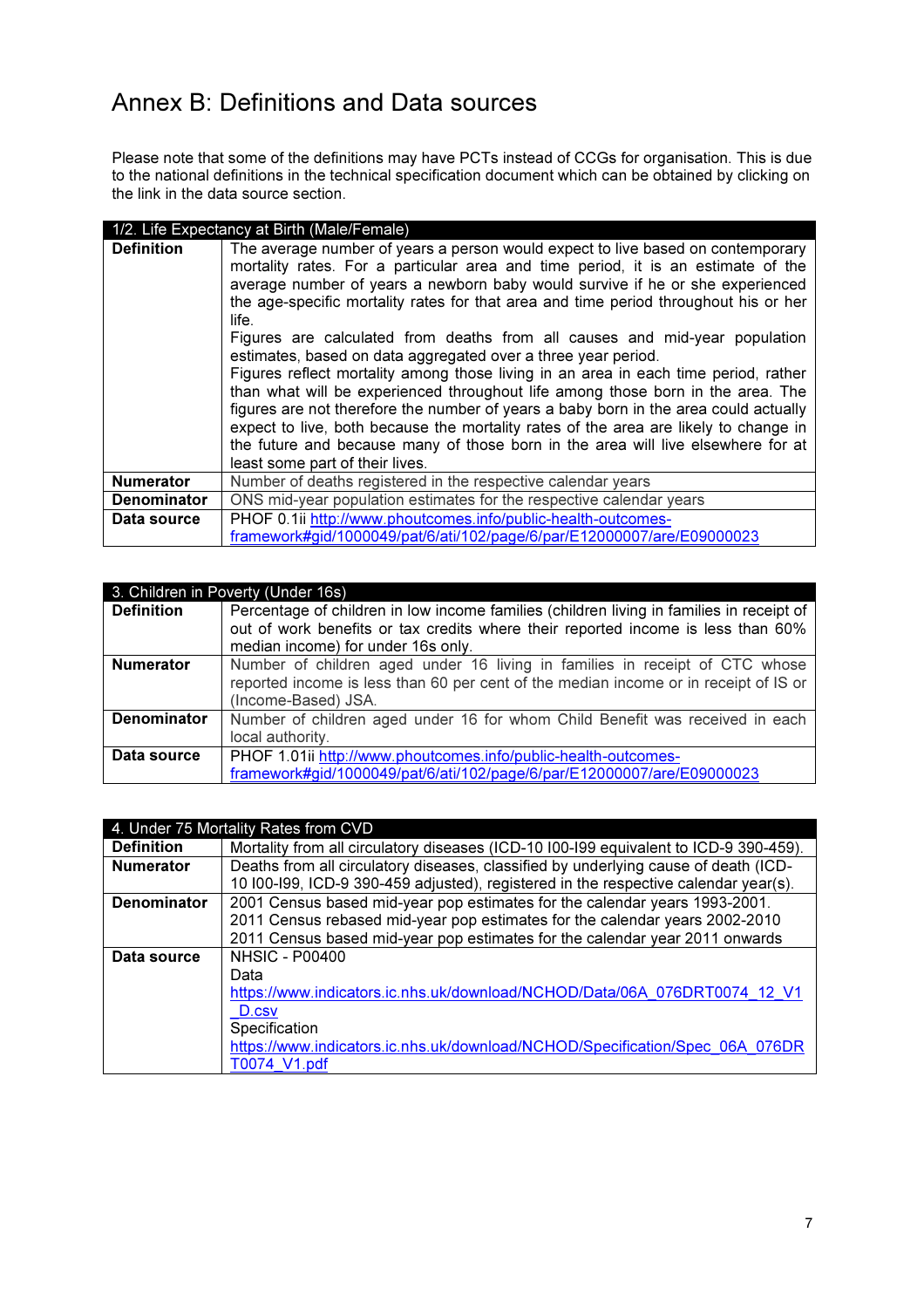|                    | 5. Potential Years of Life Lost (PYLL) from causes considered amenable to healthcare (DSR) |
|--------------------|--------------------------------------------------------------------------------------------|
| <b>Definition</b>  | Directly age and sex standardised potential years of life lost to conditions amenable      |
|                    | to healthcare in the respective calendar year per 100,000 CCG population.                  |
| <b>Numerator</b>   | Death registrations in the calendar year for all England deaths based on GP of             |
|                    | registration from the Primary Care Mortality Database (PCMD).                              |
| <b>Denominator</b> | Unconstrained GP registered population counts by single year of age and sex from           |
|                    | the HSCIC (Exeter) Systems; supplied annually on 1 January for the forthcoming             |
|                    | calendar year.                                                                             |
| Data source        | NHOF 1a (NHSIC P01559 - CCGOI 1.1)                                                         |
|                    | Data                                                                                       |
|                    | https://www.indicators.ic.nhs.uk/download/Clinical%20Commissioning%20Group%2               |
|                    | OIndicators/Data/CCG 1.1 I00767 D V5.xls                                                   |
|                    | Specification                                                                              |
|                    | https://www.indicators.ic.nhs.uk/download/Clinical%20Commissioning%20Group%2               |
|                    | 0Indicators/Specification/CCG 1.1 I00767 S V4.pdf                                          |

|                   | 6/7. Slope index of inequality in life expectancy at birth (Males/Females)                                                                                                                                                                                                                                                                                                                                                                                                                                                                                                                                                                                                                                                                                                                                                                                                                                                                                                                                                                                                                                                                                                                                           |
|-------------------|----------------------------------------------------------------------------------------------------------------------------------------------------------------------------------------------------------------------------------------------------------------------------------------------------------------------------------------------------------------------------------------------------------------------------------------------------------------------------------------------------------------------------------------------------------------------------------------------------------------------------------------------------------------------------------------------------------------------------------------------------------------------------------------------------------------------------------------------------------------------------------------------------------------------------------------------------------------------------------------------------------------------------------------------------------------------------------------------------------------------------------------------------------------------------------------------------------------------|
| <b>Definition</b> | This indicator measures inequalities in life expectancy. Life expectancy at birth is<br>calculated for each local deprivation decile based on Lower Super Output Areas<br>(LSOAs). The slope index of inequality (SII) is then calculated based on these<br>figures. The SII is a measure of the social gradient in life expectancy, i.e. how much<br>life expectancy varies with deprivation. It takes account of health inequalities across<br>the whole range of deprivation factors within each local authority and summarises<br>this as a single number, which represents the range in years of life expectancy<br>across the social gradient from most to least deprived, based on a statistical<br>analysis of the relationship between life expectancy and deprivation across all<br>deprivation deciles.<br>Life expectancy at birth is a measure of the average number of years a person<br>would expect to live based on contemporary mortality rates. For a particular area<br>and time period, it is an estimate of the average number of years a newborn baby<br>would survive if he or she experienced the age-specific mortality rates for that area<br>and time period throughout his or her life. |
| Data source       | PHOF 0.2iii http://www.phoutcomes.info/public-health-outcomes-<br>framework#gid/1000049/pat/6/ati/102/page/6/par/E12000007/are/E09000023                                                                                                                                                                                                                                                                                                                                                                                                                                                                                                                                                                                                                                                                                                                                                                                                                                                                                                                                                                                                                                                                             |
|                   |                                                                                                                                                                                                                                                                                                                                                                                                                                                                                                                                                                                                                                                                                                                                                                                                                                                                                                                                                                                                                                                                                                                                                                                                                      |

| 8. Infant Mortality |                                                                                 |
|---------------------|---------------------------------------------------------------------------------|
| <b>Definition</b>   | Mortality rate per 1,000 live births (age under 1 year)                         |
| <b>Numerator</b>    | The number of infant deaths aged less than 1 year that occurred in the relevant |
|                     | period.                                                                         |
| <b>Denominator</b>  | Number of all births.                                                           |
| Data source         | CHIMAT Child health Profiles for Lewisham                                       |
|                     | http://www.chimat.org.uk/resource/view.aspx?RID=101746&REGION=101634            |
|                     | Original source is from ONS.                                                    |

| 9. Low birth weight of all babies |                                                                      |
|-----------------------------------|----------------------------------------------------------------------|
| <b>Definition</b>                 | Percentage of live and stillbirths weighing less than 2,500 grams    |
| <b>Numerator</b>                  | Number of new born babies weighing less than 2500gms                 |
| <b>Denominator</b>                | Number of all births                                                 |
| Data source                       | <b>CHIMAT Child health Profiles for Lewisham</b>                     |
|                                   | http://www.chimat.org.uk/resource/view.aspx?RID=101746&REGION=101634 |
|                                   | Original source is from ONS                                          |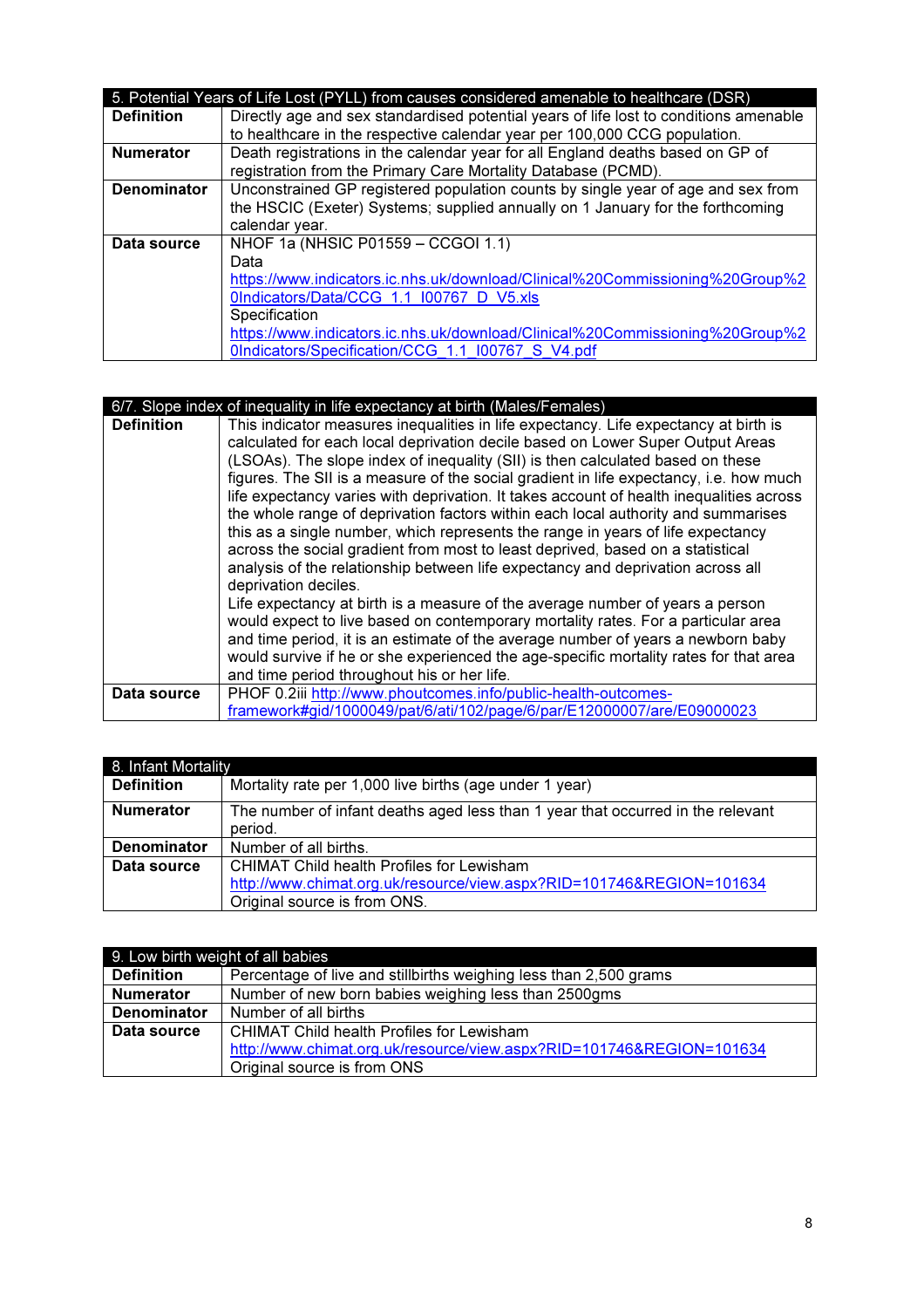# Integration of Health and Social Care - Better Care Fund

|                    | 10. Rate of new admissions to long term care                                                                                                                                                                                                                                          |
|--------------------|---------------------------------------------------------------------------------------------------------------------------------------------------------------------------------------------------------------------------------------------------------------------------------------|
| <b>Definition</b>  | This is a two part-measure reflecting the number of admissions of younger adults<br>(part 1) and older people (part 2) to residential and nursing care homes relative to<br>the population size of each group. The measure compares council records with<br>ONS population estimates. |
| <b>Numerator</b>   | Number of council-supported permanent admissions of older adults to residential<br>and nursing care, excluding transfers between residential and nursing care (aged<br>18-64 – part 1 and aged 65 and over - part 2)                                                                  |
| <b>Denominator</b> | Size of older adult population in area (aged 65 and over)                                                                                                                                                                                                                             |
| Data source        | ASCOF 2A https://indicators.ic.nhs.uk/download/Social Care/Data/2A - Dec.xls                                                                                                                                                                                                          |

| 11. Percentage of older people (65+) still at home 91 days after discharge from hospital into<br>rehabilitation/reablement services |                                                                                                                                                                                                                                                                                                                                                                                                                                                                                                                                                                                                |  |
|-------------------------------------------------------------------------------------------------------------------------------------|------------------------------------------------------------------------------------------------------------------------------------------------------------------------------------------------------------------------------------------------------------------------------------------------------------------------------------------------------------------------------------------------------------------------------------------------------------------------------------------------------------------------------------------------------------------------------------------------|--|
| <b>Definition</b>                                                                                                                   | This measures the benefit to individuals from reablement, intermediate care and<br>rehabilitation following a hospital episode, by determining whether an individual<br>remains living at home 91 days following discharge - a key outcome for people<br>receiving reablement. It captures the joint work of social services and health staff<br>and services commissioned by joint teams, as well as adult social care reablement.                                                                                                                                                            |  |
| <b>Numerator</b>                                                                                                                    | Number of older people (aged 65 and over) discharged from acute or community<br>hospitals to their own home or to a residential or nursing care home or extra care<br>housing for rehabilitation, with a clear intention that they will move on/back to their<br>own home (including a place in extra care housing or an adult placement scheme<br>setting), who are at home or in extra care housing or an adult placement scheme<br>setting 91 days after the date of their discharge from hospital. This should only<br>include the outcome for those cases referred to in the denominator. |  |
| <b>Denominator</b>                                                                                                                  | Number of older people (aged 65 and over) discharged from acute or community<br>hospitals from hospital to their own home or to a residential or nursing care home or<br>extra care housing for rehabilitation, with the clear intention that they will move<br>on/back to their own home (including a place in extra care housing or an adult<br>placement scheme setting).                                                                                                                                                                                                                   |  |
| Data source                                                                                                                         | ASCOF 2B https://indicators.ic.nhs.uk/download/Social Care/Data/2B - Dec.xls                                                                                                                                                                                                                                                                                                                                                                                                                                                                                                                   |  |

# 12. Delayed transfers of care from hospital

| Minimising delayed transfers of care and enabling people to live independently at<br>home is one of the desired outcomes of social care. This is a two-part measure that<br>subset, the number of these delays which are attributable to social care services<br>(part 2). A delayed transfer of care occurs when a patient is ready for transfer from |
|--------------------------------------------------------------------------------------------------------------------------------------------------------------------------------------------------------------------------------------------------------------------------------------------------------------------------------------------------------|
| Average number of delayed transfers of care on a particular day taken over the year<br>(aged 18 and over) - this is the average of the 12 monthly snapshots collected in the                                                                                                                                                                           |
|                                                                                                                                                                                                                                                                                                                                                        |
| ASCOF 2C http://www.england.nhs.uk/statistics/statistical-work-areas/delayed-                                                                                                                                                                                                                                                                          |
|                                                                                                                                                                                                                                                                                                                                                        |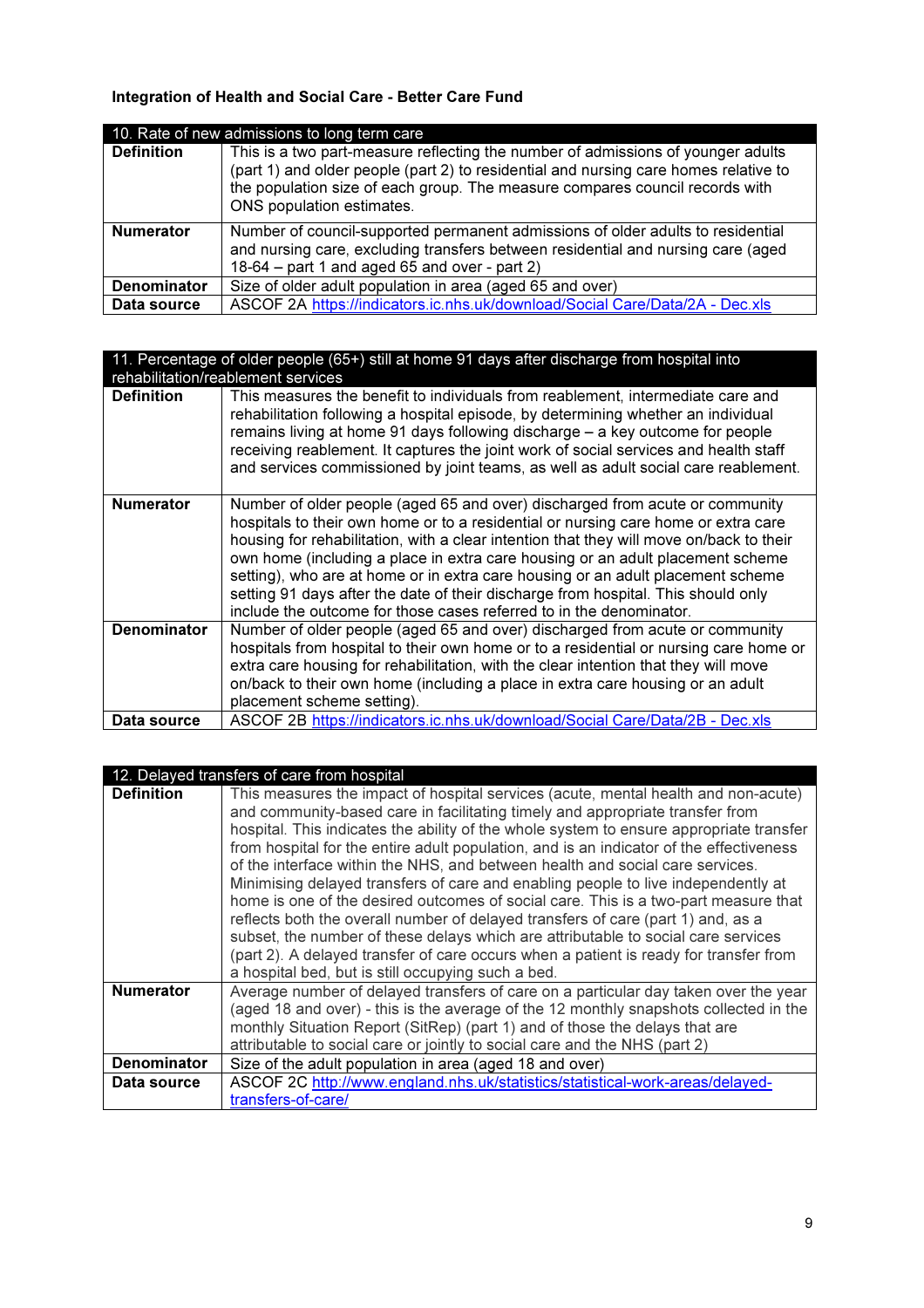|                    | 13. Days of Delay due to delayed transfers of care from hospital                                                                                                                                                                                                                                                 |
|--------------------|------------------------------------------------------------------------------------------------------------------------------------------------------------------------------------------------------------------------------------------------------------------------------------------------------------------|
| <b>Definition</b>  | This measure is similar to ASCOF 2C in that it measures the impact of hospital<br>services and community based care in facilitating timely and appropriate transfer<br>from hospital. However the measure looks at the average number of days of delay,<br>rather than the number of patients that were delayed. |
| <b>Numerator</b>   | Average number of days of delay patients experienced on a particular day taken<br>over the year (aged 18 and over) - this is the average of the 12 monthly snapshots<br>collected in the monthly Situation Report (SitRep)                                                                                       |
| <b>Denominator</b> | Size of the adult population in area (aged 18 and over)                                                                                                                                                                                                                                                          |
| Data source        | NHS England http://www.england.nhs.uk/statistics/statistical-work-areas/delayed-<br>transfers-of-care/                                                                                                                                                                                                           |

## 14. Rate of avoidable emergency admissions

| <b>Definition</b>  | Composite measure of:                                                                                                        |
|--------------------|------------------------------------------------------------------------------------------------------------------------------|
|                    | unplanned hospitalisation for chronic ambulatory care sensitive conditions<br>(all ages);                                    |
|                    | unplanned hospitalisation for asthma, diabetes and epilepsy in children;<br>$\bullet$                                        |
|                    | emergency admissions for acute conditions that should not usually require<br>$\bullet$<br>hospital admission (all ages); and |
|                    | emergency admissions for children with lower respiratory tract infection.                                                    |
| <b>Numerator</b>   | Total avoidable emergency admissions for primary diagnoses covering those in all                                             |
|                    | four metrics above, by local authority of residence (NB. This is not the same as                                             |
|                    | adding admissions from the separate metrics as the four separate metrics overlap                                             |
|                    | to some degree and this will therefore lead to 'double counting')                                                            |
| <b>Denominator</b> | Mid-year ONS population estimates                                                                                            |
| Data source        | Data: HSCIC HES/ONS Mid-year population estimates                                                                            |
|                    | Specification: NHS Quality Premium Estimate http://www.england.nhs.uk/ccg-                                                   |
|                    | ois/qual-prem/                                                                                                               |

| 15. Social care related quality of life (to be replaced by a national metric in due course) |                                                                                                                                                                                                                                                                                                                                                                                                                                                                 |
|---------------------------------------------------------------------------------------------|-----------------------------------------------------------------------------------------------------------------------------------------------------------------------------------------------------------------------------------------------------------------------------------------------------------------------------------------------------------------------------------------------------------------------------------------------------------------|
| <b>Definition</b>                                                                           | How do people receiving adult social care services rate their quality of life? This<br>measure is calculated using a combination of responses to the Adult Social Care<br>Survey, which asks how satisfied or dissatisfied users are with indicators of quality<br>of life, such as personal cleanliness and safety. A higher score is better, with a<br>theoretical maximum of 32, and a minimum of 8. Any score better than 16 suggests<br>a positive result. |
| <b>Numerator</b>                                                                            | The sum of the scores for all respondents who answered all eight questions.                                                                                                                                                                                                                                                                                                                                                                                     |
| <b>Denominator</b>                                                                          | Number of respondents who answered questions 3a to 9a and 11 in the annual<br><b>Adult Social Care Survey</b>                                                                                                                                                                                                                                                                                                                                                   |
| Data source                                                                                 | ASCOF 1A https://indicators.ic.nhs.uk/download/Social Care/Data/1A - Dec.xls                                                                                                                                                                                                                                                                                                                                                                                    |

|                    | 16. Percentage of patients with Long-Term conditions actively engaged in self-care      |
|--------------------|-----------------------------------------------------------------------------------------|
| <b>Definition</b>  | This indicator measures the degree to which people with health conditions that are      |
|                    | expected to last for a significant period of time feel they have had sufficient support |
|                    | from relevant services and organisations to manage their condition. Patients are        |
|                    | encouraged to consider all services and organisations that support them in              |
|                    | managing their condition, and not just health services. It is based on responses to     |
|                    | the GP Patient Survey q30 (about whether a patient has a long-term condition) and       |
|                    | q31 (asking about type of condition, which can reset q30 if they said no/don't know).   |
| <b>Numerator</b>   | Total of respondents who said 'yes definitely' and half the total respondents who       |
|                    | said 'yes, to some extent' for q32 (which asks whether in the last six months they      |
|                    | have had enough support to help manage their condition).                                |
| <b>Denominator</b> | As the numerator, but adds in those that responded 'no'.                                |
| Data source        | NHSOF 2.1 https://indicators.ic.nhs.uk/download/Outcomes                                |
|                    | Framework/Data/NHSOF 2.1 I00706 D V3.xls                                                |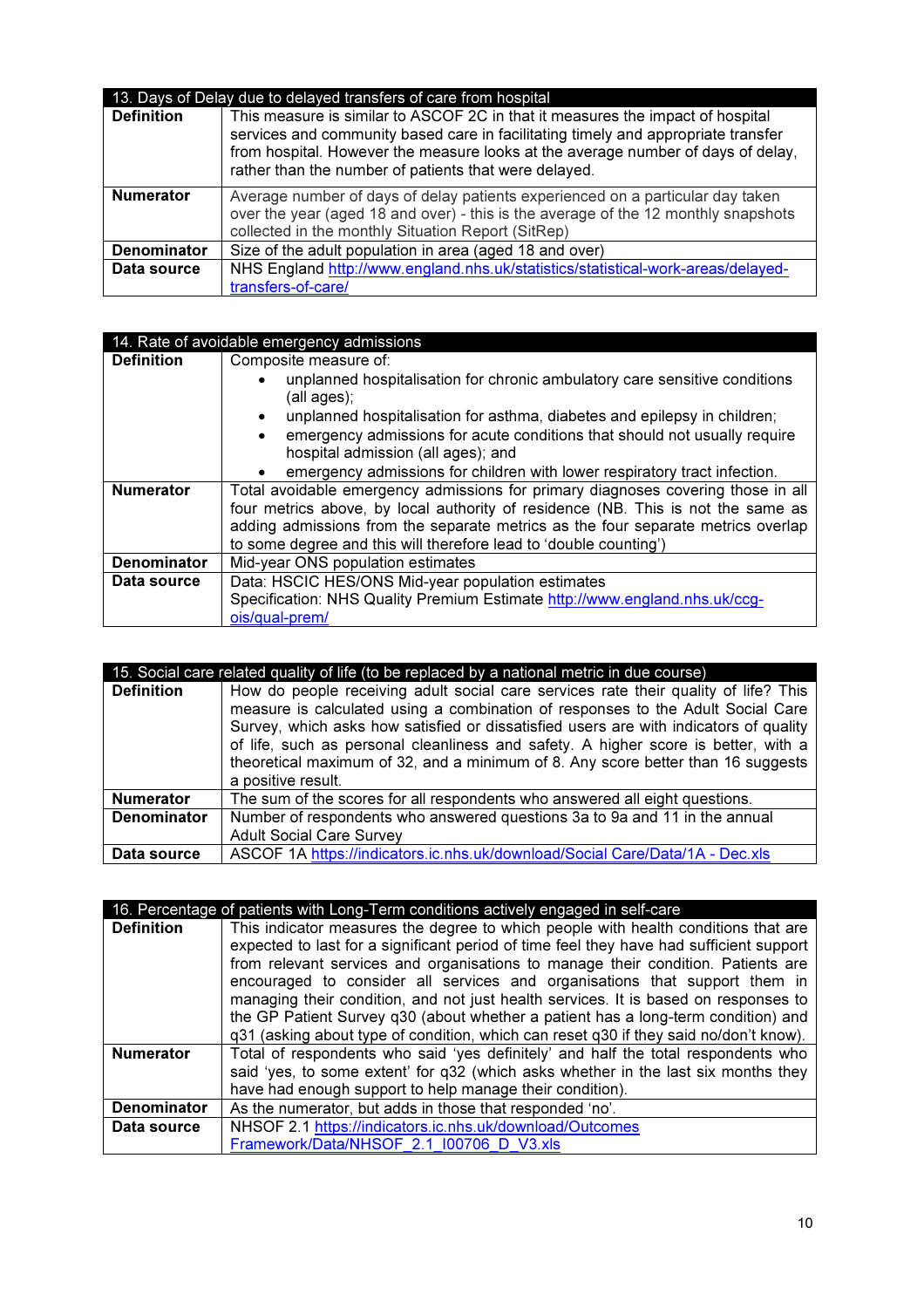# Priority Objective 1: Achieving a Healthy Weight

| 17. Excess weight in Adults |                                                                                      |
|-----------------------------|--------------------------------------------------------------------------------------|
| <b>Definition</b>           | Percentage of adults classified as overweight or obese                               |
| <b>Numerator</b>            | Number of adults with a BMI classified as overweight (including obese), calculated   |
|                             | from the adjusted height and weight variables. Data are from APS6 quarters 2-4       |
|                             | and APS7 quarter 1 (mid-Jan 2012 to mid-Jan 2013).                                   |
|                             | Adults are defined as overweight (including obese) if their body mass index (BMI) is |
|                             | greater than or equal to 25kg/m2                                                     |
| <b>Denominator</b>          | Number of adults with valid height and weight recorded. Data are from APS6           |
|                             | quarters 2-4 and APS7 quarter 1 (mid-Jan 2012 to mid-Jan 2013).                      |
| Data source                 | PHOF 2.12 http://www.phoutcomes.info/public-health-outcomes-                         |
|                             | framework#gid/1000042/pat/6/ati/102/page/6/par/E12000007/are/E09000023               |
|                             | Original Source: Active People Survey (APS), England                                 |

|                    | 18/19. Excess weight in Children - Reception Year/ Year 6 Children                       |
|--------------------|------------------------------------------------------------------------------------------|
| <b>Definition</b>  | Proportion of children aged 4-5 classified as overweight or obese. Children are          |
|                    | classified as overweight (including obese) if their BMI is on or above the 85th centile  |
|                    | of the British 1990 growth reference (UK90) according to age and sex.                    |
| <b>Numerator</b>   | Number of children in Reception (aged 4-5 years) or Year 6 (aged 10-11) and              |
|                    | classified as overweight or obese in the academic year. Children are classified as       |
|                    | overweight (including obese) if their BMI is on or above the 85th centile of the British |
|                    | 1990 growth reference (UK90) according to age and sex                                    |
| <b>Denominator</b> | Number of children in Reception (aged 4-5 years) or Year 6 (aged 10-11) measured         |
|                    | in the National Child Measurement Programme (NCMP) attending participating state         |
|                    | maintained schools in England                                                            |
| Data source        | PHOF 2.06 http://www.phoutcomes.info/public-health-outcomes-                             |
|                    | framework#gid/1000042/pat/6/ati/102/page/6/par/E12000007/are/E09000023                   |
|                    | Original Source: HSCIC National Childhood Measurement Programme (NCMP)                   |

|                    | 20. Breastfeeding Prevalence 6-8 weeks                                                                                                                                                                                                                                                                                                                                                                                                                                                                                                                                                     |
|--------------------|--------------------------------------------------------------------------------------------------------------------------------------------------------------------------------------------------------------------------------------------------------------------------------------------------------------------------------------------------------------------------------------------------------------------------------------------------------------------------------------------------------------------------------------------------------------------------------------------|
| <b>Definition</b>  | This is the percentage of infants that are totally or partially breastfed at age 6-8<br>weeks. Totally breastfed is defined as infants who are exclusively receiving breast<br>milk at 6-8 weeks of age - that is, they are not receiving formula milk, any other<br>liquids or food. Partially breastfed is defined as infants who are currently receiving<br>breast milk at 6-8 weeks of age and who are also receiving formula milk or any other<br>liquids or food. Not at all breastfed is defined as infants who are not currently<br>receiving any breast milk at 6-8 weeks of age. |
| <b>Numerator</b>   | Number of infants at the 6-8 week check who are totally or partially breastfeeding.                                                                                                                                                                                                                                                                                                                                                                                                                                                                                                        |
| <b>Denominator</b> | Number of infants due for 6-8 week checks.                                                                                                                                                                                                                                                                                                                                                                                                                                                                                                                                                 |
| Data source        | PHOF 2.02ii http://www.phoutcomes.info/public-health-outcomes-<br>framework#gid/1000042/pat/6/ati/102/page/6/par/E12000007/are/E09000023<br>Original Source: Department of Health Integrated Performance Monitoring Return                                                                                                                                                                                                                                                                                                                                                                 |

|                   | 21/22. % of physically active and inactive adults                                       |
|-------------------|-----------------------------------------------------------------------------------------|
| <b>Definition</b> | The number of respondents aged 16 and over, with valid responses to questions on        |
|                   | physical activity, doing at least 150 "equivalent" minutes of at least moderate         |
|                   | intensity physical activity per week in bouts of 10 minutes or more in the previous 28  |
|                   | days expressed as a percentage of the total number of respondents aged 16.              |
| <b>Numerator</b>  | Number of respondents aged 16 and over, with valid responses to questions on            |
|                   | physical activity, doing at least 150 "equivalent" minutes of at least moderate         |
|                   | intensity physical activity per week in bouts of 10 minutes or more in the last 28 days |
| Denominator       | Number of respondents aged 16 and over, with valid responses to questions on            |
|                   | physical activity.                                                                      |
| Data source       | PHOF 2.13i http://www.phoutcomes.info/public-health-outcomes-                           |
|                   | framework#gid/1000042/pat/6/ati/102/page/6/par/E12000007/are/E09000023                  |
|                   | Original Source: Active People Survey, England                                          |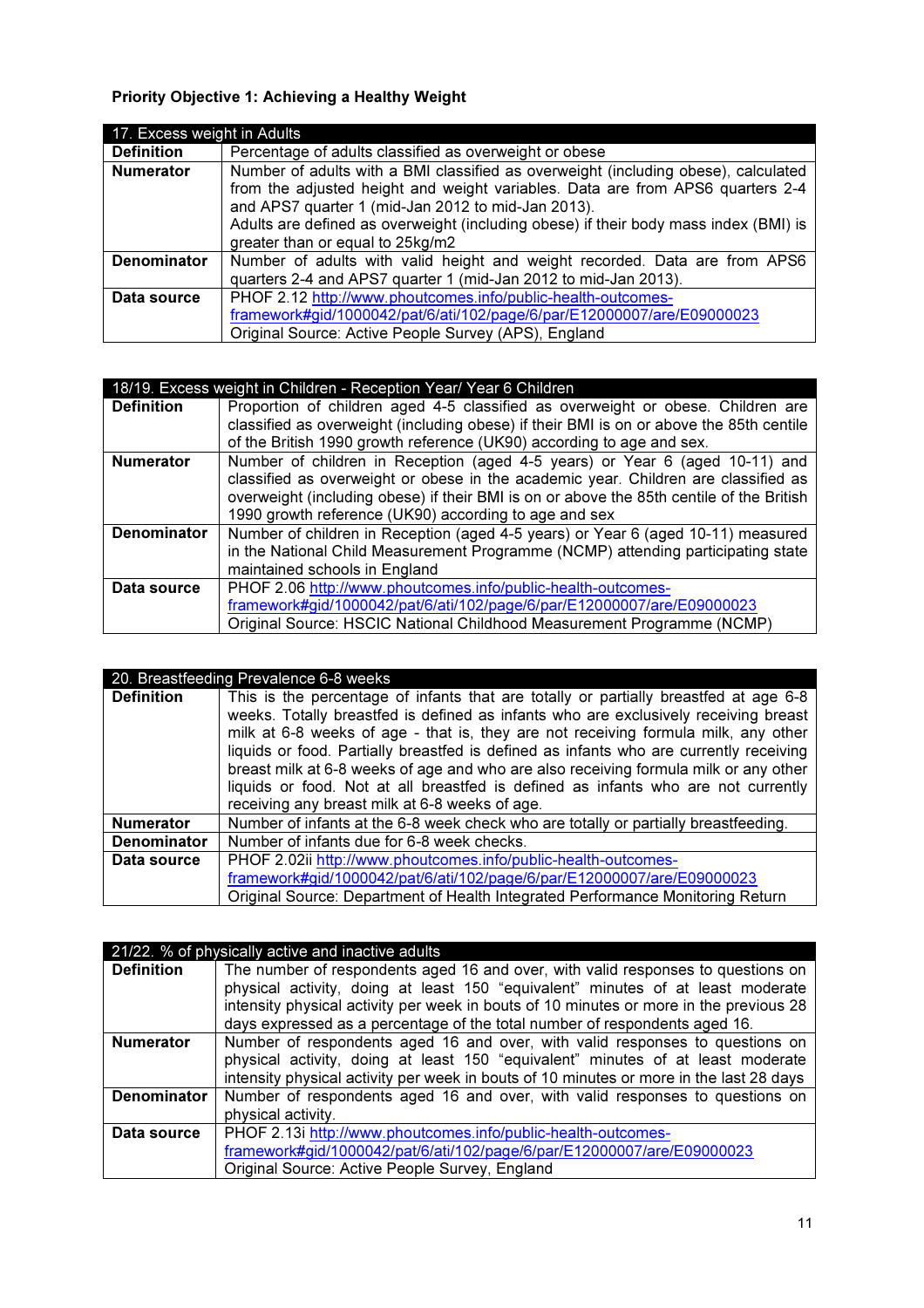Priority Objective 2: Increasing the number of people who survive colorectal, breast and lung cancer for 1 and 5 years

| 23. Cancer screening coverage - breast cancer |                                                                                  |
|-----------------------------------------------|----------------------------------------------------------------------------------|
| <b>Definition</b>                             | The percentage of women in the resident population eligible for breast screening |
|                                               | who were screened adequately within the previous three years on 31 March         |
| <b>Numerator</b>                              | Number of women aged 53–70 resident in the area (determined by postcode of       |
|                                               | residence) with a screening test result recorded in the previous three years     |
| <b>Denominator</b>                            | Number of women aged 53–70 resident in the area (determined by postcode of       |
|                                               | residence) who are eligible for breast screening at a given point in time.       |
| Data source                                   | PHOF 2.20i http://www.phoutcomes.info/public-health-outcomes-                    |
|                                               | framework#gid/1000042/pat/6/ati/102/page/6/par/E12000007/are/E09000023           |
|                                               | Original Source: Health and Social Care Information Centre (Open Exeter)         |

|                    | 24. Cancer screening coverage - cervical cancer                                                                                                                                                                                                                                 |
|--------------------|---------------------------------------------------------------------------------------------------------------------------------------------------------------------------------------------------------------------------------------------------------------------------------|
| <b>Definition</b>  | The percentage of women in the resident population eligible for cervical screening<br>who were screened adequately within the previous 3.5 years or 5.5 years,<br>according to age (3.5 years for women aged 25-49 and 5.5 years for women aged<br>50-64) on 31 March           |
| <b>Numerator</b>   | The number of women aged 25-49 resident in the area (determined by postcode of<br>residence) with an adequate screening test in the previous 3.5 years plus the<br>number of women aged 50-64 resident in the area with an adequate screening test<br>in the previous 5.5 years |
| <b>Denominator</b> | Number of women aged 25–64 resident in the area (determined by postcode of<br>residence) who are eligible for cervical screening at a given point in time.                                                                                                                      |
| Data source        | PHOF 2.20ii http://www.phoutcomes.info/public-health-outcomes-<br>framework#gid/1000042/pat/6/ati/102/page/6/par/E12000007/are/E09000023<br>Original Source: Health and Social Care Information Centre (Open Exeter)                                                            |

|                   | 25. Cancer screening coverage - bowel cancer                                      |
|-------------------|-----------------------------------------------------------------------------------|
| <b>Definition</b> | The number of persons registered to the practice aged 60-69 invited for screening |
|                   | in the previous 12 months who were screened adequately following an initial       |
|                   | response within 6 months of invitation.                                           |
| Rate of           | Screening uptake %: the number of persons aged 60-69 invited for screening in the |
| <b>Proportion</b> | previous 12 months who were screened adequately following an initial response     |
|                   | within 6 months of invitation divided by the total number of persons aged 60-69   |
|                   | invited for screening in the previous 12 months.                                  |
| Data source       | <b>Cancer Commissioning Toolkit GP Profiles</b>                                   |
|                   | Data https://www.cancertoolkit.co.uk/Profiles/PracticePublic/Filters              |
|                   | Specification https://www.cancertoolkit.co.uk/Profiles/PracticePublic/Documents   |
|                   | NB: Data in the performance indicator portal is local data from London Bowel      |
|                   | Screening hub obtained via Open Exeter.                                           |

| 26. Early diagnosis of cancer |                                                                                                                                                                                                                                                                                                                                                                                                                                                                                                             |
|-------------------------------|-------------------------------------------------------------------------------------------------------------------------------------------------------------------------------------------------------------------------------------------------------------------------------------------------------------------------------------------------------------------------------------------------------------------------------------------------------------------------------------------------------------|
| <b>Definition</b>             | New cases of cancer diagnosed at stage 1 and 2 as a proportion of all new cases of<br>cancer diagnosed (specific cancer sites, morphologies and behaviour: invasive<br>malignancies of breast, prostate, colorectal, lung, bladder, kidney, ovary, uterus,<br>non-Hodgkin lymphomas, and invasive melanomas of skin). This indicator is<br>labelled as experimental because of the variation in data quality: the indicator<br>values primarily represent variation in completeness of staging information. |
| <b>Numerator</b>              | Cases of cancer diagnosed at stage 1 or 2, for the specific cancer sites,<br>morphologies and behaviour: invasive malignancies of breast, prostate, colorectal,<br>lung, bladder, kidney, ovary, uterus, non-Hodgkin lymphomas, and invasive<br>melanomas of skin                                                                                                                                                                                                                                           |
| <b>Denominator</b>            | All new cases of cancer diagnosed at any stage or unknown stage, for the specific<br>cancer sites, morphologies and behaviour: invasive malignancies of breast,<br>prostate, colorectal, lung, bladder, kidney, ovary, uterus, non-Hodgkin lymphomas,<br>and invasive melanomas of skin                                                                                                                                                                                                                     |
| Data source                   | PHOF 2.19 http://www.phoutcomes.info/public-health-outcomes-<br>framework#gid/1000042/pat/6/ati/102/page/6/par/E12000007/are/E09000023<br>Original Source: National cancer registry                                                                                                                                                                                                                                                                                                                         |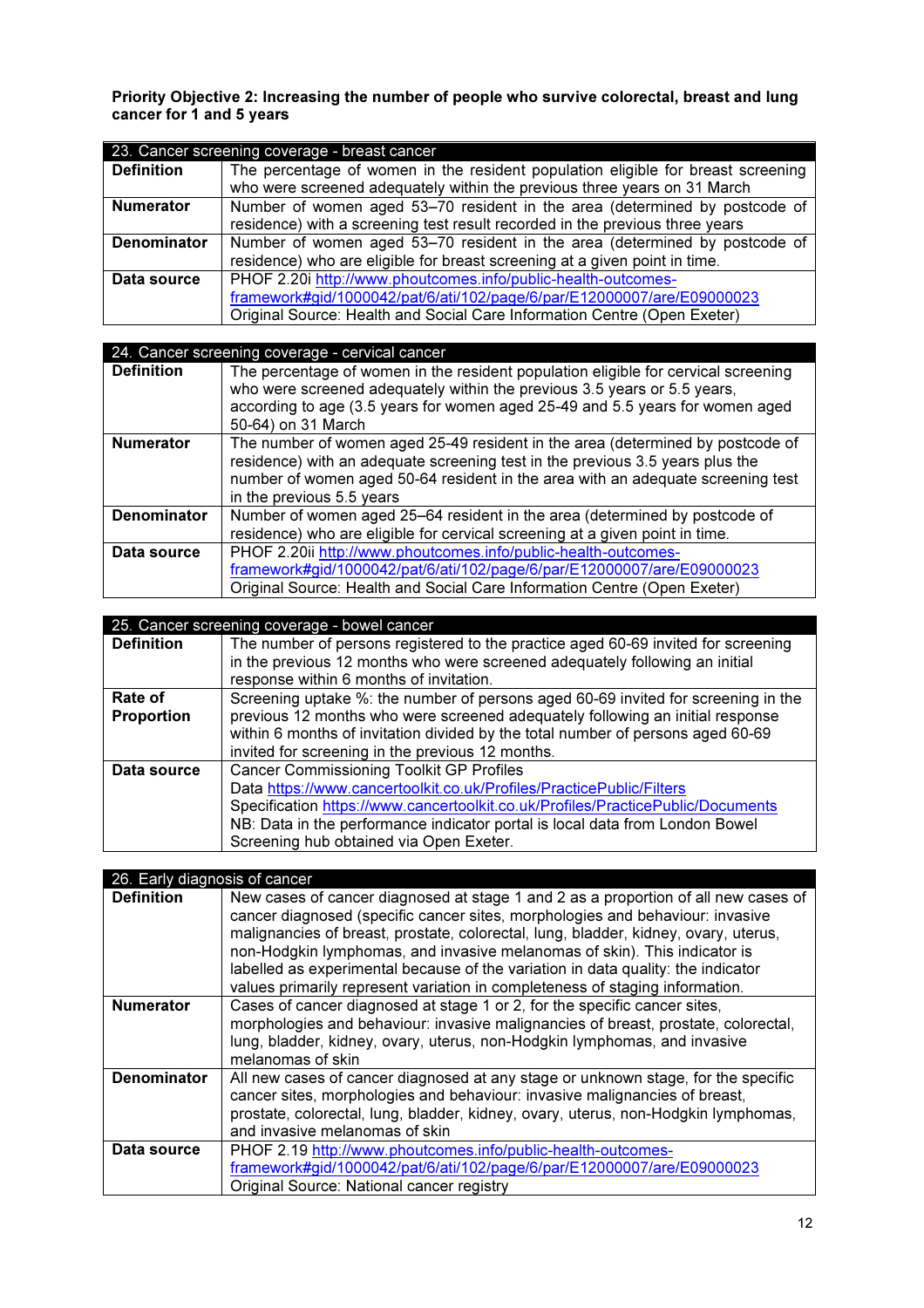| 27. Two week wait referrals |                                                                                       |
|-----------------------------|---------------------------------------------------------------------------------------|
| <b>Definition</b>           | The number of Two Week Wait (GP urgent) referrals where cancer is suspected for       |
|                             | patients registered at the practice in question                                       |
| Rate or                     | The crude rate of referral: the number of Two Week Wait referrals where cancer is     |
| proportion                  | suspected multiplied by 100,000 divided by the list size of the practice in question. |
| Data source                 | <b>Cancer Commissioning Toolkit GP Profiles</b>                                       |
|                             | Data https://www.cancertoolkit.co.uk/Profiles/PracticePublic/Filters                  |
|                             | Specification https://www.cancertoolkit.co.uk/Profiles/PracticePublic/Documents       |

|                    | 28. Under 75 mortality from all cancers                                                                                                                                                                                                         |
|--------------------|-------------------------------------------------------------------------------------------------------------------------------------------------------------------------------------------------------------------------------------------------|
| <b>Definition</b>  | Mortality from all malignant neoplasms (ICD-10 C00-C97 equiv to ICD-9 140-208).                                                                                                                                                                 |
| <b>Numerator</b>   | Deaths from all malignant neoplasms, classified by underlying cause of death (ICD-<br>10 C00-C97, ICD-9 140-208 adjstd), registered in the respective calendar year(s).                                                                         |
| <b>Denominator</b> | 2001 Census based mid-year pop estimates for the calendar years 1993 - 2001.<br>2011 Census rebased mid-year pop estimates for the calendar years 2002-2010<br>2011 Census based mid-year pop estimates for the calendar year 2011 onwards      |
| Data source        | <b>PHOF 4.05i - NHSIC P00381</b><br>Data<br>https://www.indicators.ic.nhs.uk/download/NCHOD/Data/11B 075DRT0074 12 V1<br>D.xls<br>Specification<br>https://www.indicators.ic.nhs.uk/download/NCHOD/Specification/Spec 11B 075DR<br>T0074 V1.pdf |

# Priority Objective 3: Improving Immunisation Uptake

|                    | 29. Uptake of the first dose of Measles Mumps and Rubella vaccine (MMR1) at two years of age |
|--------------------|----------------------------------------------------------------------------------------------|
| <b>Definition</b>  | All children for whom the CCG is responsible who received one dose of MMR                    |
|                    | vaccine on or after their 1st birthday and at any time up to their 2nd birthday as a         |
|                    | percentage of all children whose 2nd birthday falls within the time period. Estimates        |
|                    | for local authorities are based on CCGs, which include all people registered with            |
|                    | practices accountable to the CCG.                                                            |
| <b>Numerator</b>   | Total number of children who received one dose of MMR vaccine on or after their              |
|                    | 1st birthday and at any time up to their 2nd birthday.                                       |
| <b>Denominator</b> | The responsible population. The CCG is responsible for all children registered with          |
|                    | a GP whose practice forms part of the CCG, regardless of residency, plus any                 |
|                    | children not registered with a GP who are resident within the CCG's statutory                |
|                    | geographical boundary.                                                                       |
| Data source        | PHOF 3.03vii http://www.phoutcomes.info/public-health-outcomes-                              |
|                    | framework#gid/1000042/pat/6/ati/102/page/6/par/E12000007/are/E09000023                       |
|                    | Original source: Cover of Vaccination Evaluated Rapidly (COVER) data collected               |
|                    | by PHE. Available from HSCIC.                                                                |

|                    | 30. Uptake of the second dose of Measles Mumps and Rubella Vaccine (MMR2) at five years of age |
|--------------------|------------------------------------------------------------------------------------------------|
| <b>Definition</b>  | All children for whom the CCG is responsible who received two doses of MMR on                  |
|                    | or after their 1st birthday and at any time up to their 5th birthday as a percentage of        |
|                    | all children whose 5th birthday falls within the time period. Estimates for local              |
|                    | authorities are based on CCGs, which include all people registered with practices              |
|                    | accountable to the CCG.                                                                        |
| <b>Numerator</b>   | Total number of children who received two doses of MMR on or after their 1st                   |
|                    | birthday and at any time up to their 5th birthday.                                             |
| <b>Denominator</b> | All children in the responsible population whose 5th birthday falls within the time            |
|                    | period. The CCG is responsible for all children registered with a GP whose practice            |
|                    | forms part of the CCG, regardless of residency, plus any children not registered               |
|                    | with a GP who are resident within the CCG's statutory geographical boundary.                   |
| Data source        | PHOF 3.03 http://www.phoutcomes.info/public-health-outcomes-                                   |
|                    | framework#gid/1000042/pat/6/ati/102/page/6/par/E12000007/are/E09000023                         |
|                    | Original source: Cover of Vaccination Evaluated Rapidly (COVER) data collected                 |
|                    | by PHE. Available from HSCIC.                                                                  |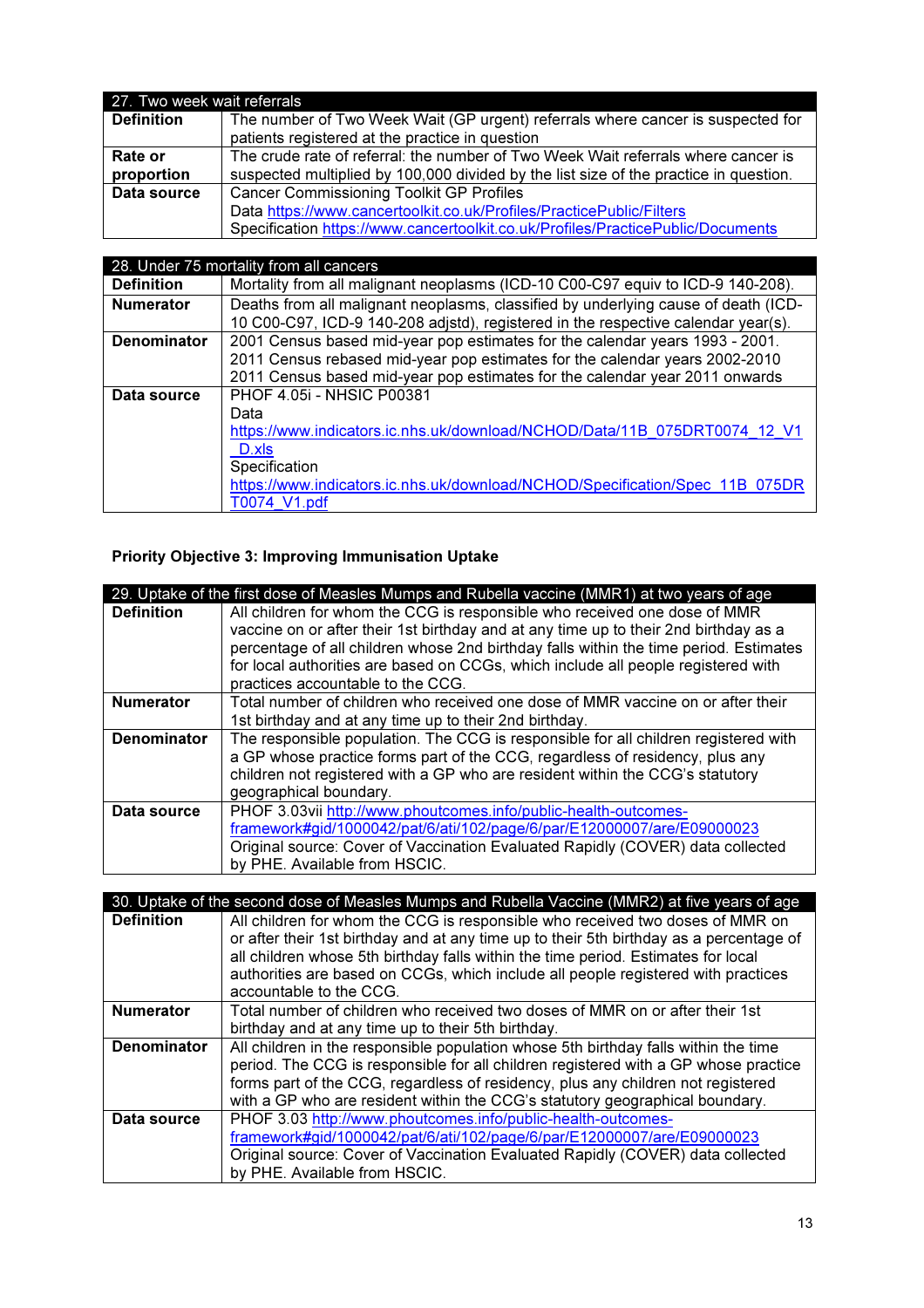|                    | 31. Uptake of the third dose of Diphtheria vaccine (D3) at one year of age                                                                                                                                                                                                       |  |
|--------------------|----------------------------------------------------------------------------------------------------------------------------------------------------------------------------------------------------------------------------------------------------------------------------------|--|
| <b>Definition</b>  | The percentage of children for whom the CCG is responsible who received 3 doses<br>of DTP, polio, Hib) at any time up to their 1st birthday. Estimates for local authorities<br>are based on CCGs, which include all people registered with practices accountable<br>to the CCG. |  |
| <b>Numerator</b>   | Total number who received 3 doses of DTP, polio, Hib at any time up to their 1st                                                                                                                                                                                                 |  |
|                    | birthday.                                                                                                                                                                                                                                                                        |  |
| <b>Denominator</b> | The responsible population. The CCG is responsible for all children registered with<br>a GP whose practice forms part of the CCG, regardless of residency, plus any<br>children not registered with a GP who are resident within the CCG's statutory<br>geographical boundary.   |  |
| Data source        | <b>Local Immunisation Cover Data</b>                                                                                                                                                                                                                                             |  |

| 32. Uptake of the fourth dose of Diphtheria vaccine (D4) at five years of age |                                                                                     |
|-------------------------------------------------------------------------------|-------------------------------------------------------------------------------------|
|                                                                               |                                                                                     |
| <b>Definition</b>                                                             | The percentage of children for whom the CCG is responsible who received 3 doses     |
|                                                                               | of DTP, polio, Hib as well as the DTP, polio booster at any time up to their 5th    |
|                                                                               | birthday. Estimates for local authorities are based on CCGs, which include all      |
|                                                                               | people registered with practices accountable to the CCG.                            |
| <b>Numerator</b>                                                              | The number of children for whom the CCG is responsible who received 3 doses of      |
|                                                                               | DTP, polio, Hib as well as the DTP, polio booster at any time up to their 5th       |
|                                                                               | birthday.                                                                           |
| <b>Denominator</b>                                                            | The responsible population. The CCG is responsible for all children registered with |
|                                                                               | a GP whose practice forms part of the CCG, regardless of residency, plus any        |
|                                                                               | children not registered with a GP who are resident within the CCG's statutory       |
|                                                                               | geographical boundary.                                                              |
| Data source                                                                   | Local Immunisation Cover Data                                                       |

|                    | 33. Uptake of Human Papilloma Virus (HPV) vaccine in girls in Year 8 in Lewisham Schools                                                                                                                                                                                                                                                                             |
|--------------------|----------------------------------------------------------------------------------------------------------------------------------------------------------------------------------------------------------------------------------------------------------------------------------------------------------------------------------------------------------------------|
| <b>Definition</b>  | The percentage of girls aged 12 to 13 years for whom the CCG is responsible who<br>have received all three doses of the HPV vaccine. Estimates for local authorities<br>are based on CCGs, which include all people registered with practices accountable<br>to the CCG.                                                                                             |
| <b>Numerator</b>   | Number of Year 8 schoolgirls (aged 12 to 13 years) who have received all three<br>doses of the HPV vaccine.                                                                                                                                                                                                                                                          |
| <b>Denominator</b> | Number of Year 8 schoolgirls (aged 12-13). The CCG is responsible for all children<br>registered with a GP whose practice forms part of the CCG, regardless of<br>residency, plus any children not registered with a GP who are resident within the<br>CCG's statutory geographical boundary.                                                                        |
| Data source        | PHOF 3.03xii http://www.phoutcomes.info/public-health-outcomes-<br>framework#gid/1000042/pat/6/ati/102/page/6/par/E12000007/are/E09000023<br>NB: Data in the performance indicator portal is local data from GP systems<br>obtained via EMIS Web.<br>Original source: Cover of Vaccination Evaluated Rapidly (COVER) data collected<br>by PHE. Available from HSCIC. |

| 34. Uptake of Influenza vaccine in those over 65 years of age |                                                                                     |
|---------------------------------------------------------------|-------------------------------------------------------------------------------------|
| <b>Definition</b>                                             | Flu vaccine uptake (%) in adults aged 65 and over, who received the flu vaccination |
|                                                               | between 1st September and 31st January each financial year.                         |
| <b>Numerator</b>                                              | Number of adults aged 65 years and over vaccinated between 1st September and        |
|                                                               | 31st January of the financial year.                                                 |
| <b>Denominator</b>                                            | Adults aged 65 years and over. The CCG is responsible for all adults registered     |
|                                                               | with a GP whose practice forms part of the CCG, regardless of residency.            |
| Data source                                                   | PHOF 3.03 xiv http://www.phoutcomes.info/public-health-outcomes-                    |
|                                                               | framework#gid/1000042/pat/6/ati/102/page/6/par/E12000007/are/E09000023              |
|                                                               | Original source: PHE https://www.gov.uk/government/organisations/public-health-     |
|                                                               | england/series/vaccine-uptake                                                       |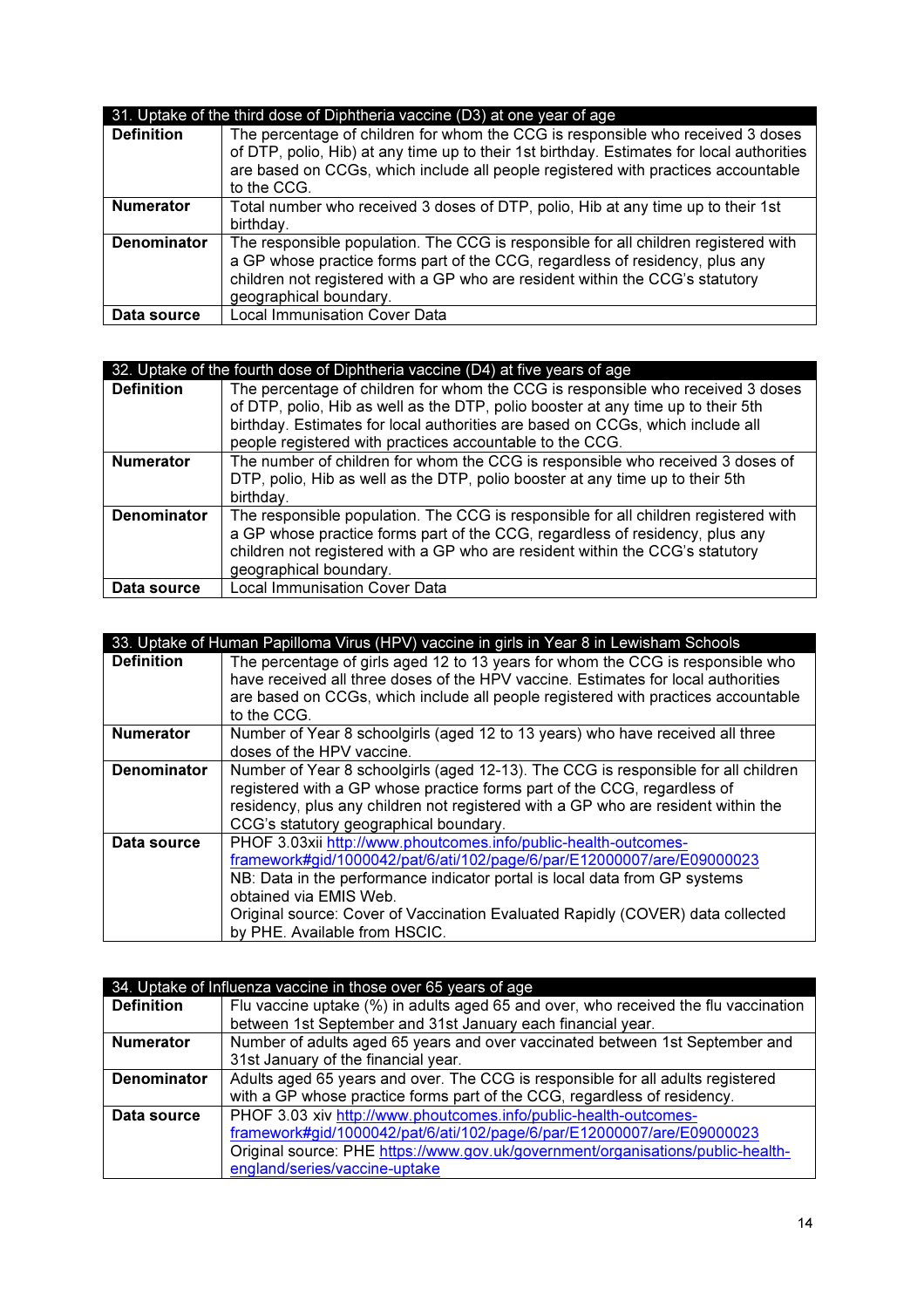#### Priority Objective 4: Reducing Alcohol Harm

| 35. Alcohol related admissions |                                                                               |
|--------------------------------|-------------------------------------------------------------------------------|
| <b>Definition</b>              | The number of admissions involving an alcohol-related primary diagnosis or an |
|                                | alcohol-related external cause per 100,000 population (age standardised).     |
| <b>Numerator</b>               | The number of admissions involving an alcohol-related primary diagnosis or an |
|                                | alcohol-related external cause. See LAPE user guide for further details -     |
|                                | http://www.lape.org.uk/downloads/Lape guidance and methods.pdf                |
| <b>Denominator</b>             | ONS mid year population estimates                                             |
| Data source                    | PHOF 2.18 http://www.phoutcomes.info/public-health-outcomes-                  |
|                                | framework#gid/1000042/pat/6/ati/102/page/6/par/E12000007/are/E09000023        |
|                                | Original Source: PHE Knowledge and Intelligence Team (North West) using data  |
|                                | from HSCIC HES and ONS Mid Year Population Estimates. http://www.lape.org.uk/ |

| 36. Number of practitioners skilled in identifying those at risk from alcohol harm and delivering brief<br>interventions |      |
|--------------------------------------------------------------------------------------------------------------------------|------|
| <b>Definition</b>                                                                                                        | TBC  |
| <b>Numerator</b>                                                                                                         | TBC. |
| <b>Denominator</b>                                                                                                       | TBC  |
| Data source                                                                                                              | TBC  |

#### Priority Objective 5: Preventing the uptake of smoking among children and young people and reducing the numbers of people smoking

|                    | 37. Under 75 Mortality from Respiratory                                                                                                                                                                                                                                                                                                                                                                                                                                                                                               |  |
|--------------------|---------------------------------------------------------------------------------------------------------------------------------------------------------------------------------------------------------------------------------------------------------------------------------------------------------------------------------------------------------------------------------------------------------------------------------------------------------------------------------------------------------------------------------------|--|
| <b>Definition</b>  | Age-standardised rate of mortality from respiratory disease in persons less than 75                                                                                                                                                                                                                                                                                                                                                                                                                                                   |  |
|                    | years per 100,000 population                                                                                                                                                                                                                                                                                                                                                                                                                                                                                                          |  |
| <b>Numerator</b>   | Number of deaths from respiratory diseases (classified by underlying cause of<br>death recorded as ICD codes J00-J99) registered in the respective calendar years,<br>in people aged under 75, aggregated into quinary age bands (0-4, 5-9,, 70-74).<br>Counts of deaths for years up to and including 2010 have been adjusted where<br>needed to take account of the ICD-10 coding change introduced in 2011. The<br>detailed guidance on the implementation is available at<br>http://www.apho.org.uk/resource/item.aspx?RID=126245 |  |
| <b>Denominator</b> | ONS 2011 Census based mid-year population estimates; Population-years<br>(aggregated populations for the three years) for people of all ages, aggregated into                                                                                                                                                                                                                                                                                                                                                                         |  |
|                    | quinary age bands (0-4, 5-9, , 70-74).                                                                                                                                                                                                                                                                                                                                                                                                                                                                                                |  |
| Data source        | PHOF 4.07i http://www.phoutcomes.info/public-health-outcomes-                                                                                                                                                                                                                                                                                                                                                                                                                                                                         |  |
|                    | framework#gid/1000042/pat/6/ati/102/page/6/par/E12000007/are/E09000023                                                                                                                                                                                                                                                                                                                                                                                                                                                                |  |

|                    | 38. Under 75 Mortality from Lung Cancer                                           |
|--------------------|-----------------------------------------------------------------------------------|
| <b>Definition</b>  | Mortality from lung cancer (ICD-10 C33-C34 equivalent to ICD-9 162).              |
| <b>Numerator</b>   | Deaths from lung cancer, classified by underlying cause of death (ICD-10 C33-C34, |
|                    | ICD-9 162 adjusted), registered in the respective calendar year(s).               |
| <b>Denominator</b> | 2001 Census based mid-year pop estimates for the calendar years 1993-2001.        |
|                    | 2011 Census rebased mid-year pop estimates for the calendar years 2002-2010       |
|                    | 2011 Census based mid-year pop estimates for the calendar year 2011 onwards       |
| Data source        | $NHSIC - PO0512$                                                                  |
|                    | Data                                                                              |
|                    | https://www.indicators.ic.nhs.uk/download/NCHOD/Data/14B 105DRT0074 12 V1         |
|                    | D.xls                                                                             |
|                    | Specification                                                                     |
|                    | https://www.indicators.ic.nhs.uk/download/NCHOD/Specification/Spec 14B 105DR      |
|                    | T0074 V1.pdf                                                                      |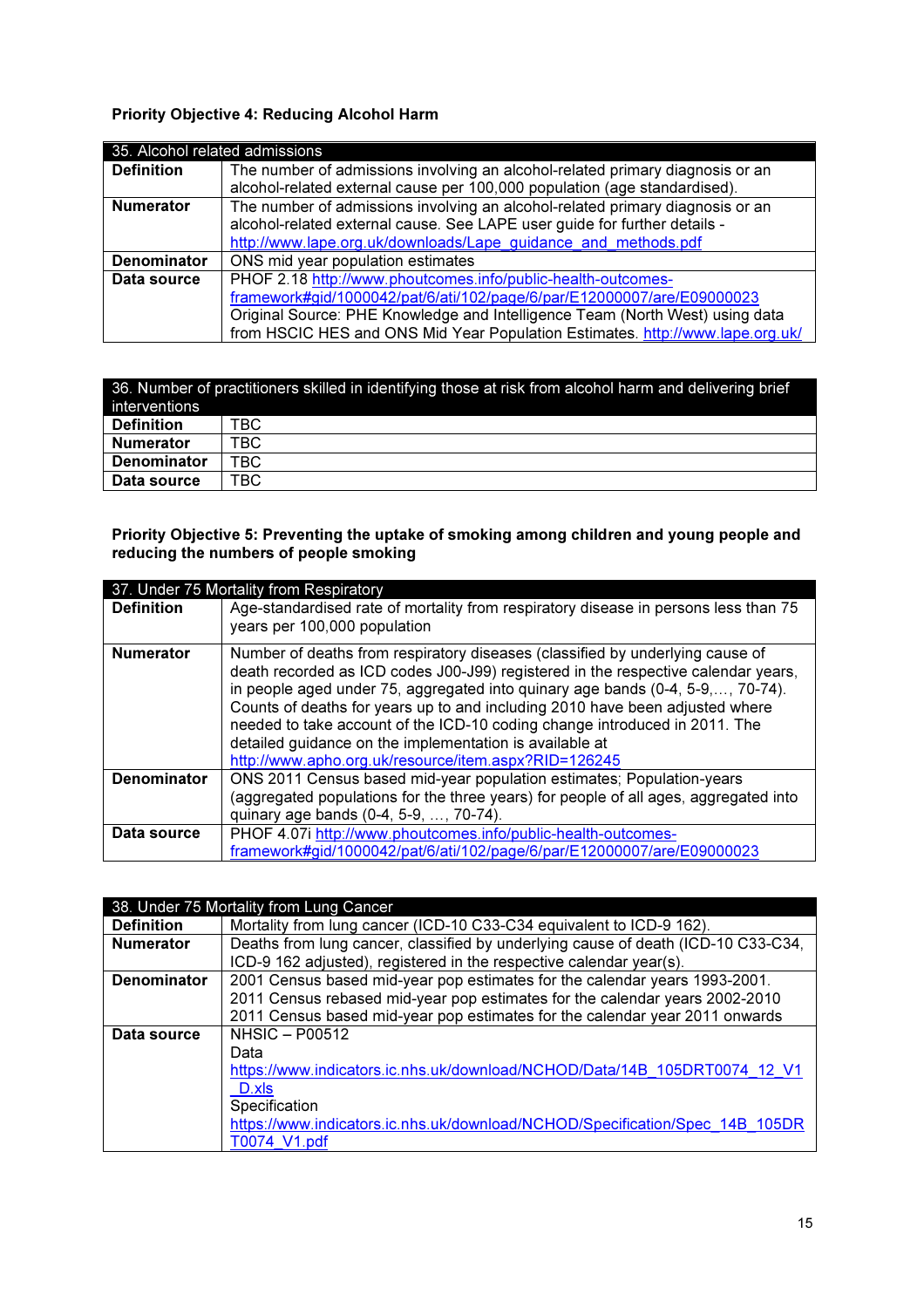| 39. Smoking Prevalence (18+) - routine and manual |                                                                                                                                                                                                                                                                                                                          |
|---------------------------------------------------|--------------------------------------------------------------------------------------------------------------------------------------------------------------------------------------------------------------------------------------------------------------------------------------------------------------------------|
| <b>Definition</b>                                 | Prevalence of smoking among adults in the routine and manual group                                                                                                                                                                                                                                                       |
| <b>Numerator</b>                                  | The number of persons aged 18+ who are self-reported smokers in the Integrated<br>Household Survey in a subset of the routine and manual group. The number of<br>respondents has been weighted in order to improve representativeness of the<br>sample. The weights take into account survey design and non-response.    |
| <b>Denominator</b>                                | Total number of respondents (with valid recorded smoking status) aged 18+ in the<br>routine and manual group from the Integrated Household Survey. The number of<br>respondents has been weighted in order to improve representativeness of the<br>sample. The weights take into account survey design and non-response. |
| Data source                                       | PHOF 2.14 http://www.phoutcomes.info/public-health-outcomes-<br>framework#gid/1000042/pat/6/ati/102/page/6/par/E12000007/are/E09000023<br>Original Source: ONS Integrated Household Survey                                                                                                                               |

| 40. 4 week smoking quitters |                                                                                    |
|-----------------------------|------------------------------------------------------------------------------------|
| <b>Definition</b>           | This indicator relates to clients receiving support through the NHS Stop Smoking   |
|                             | Services. A client is counted as a self-reported 4-week quitter if they have been  |
|                             | assessed 4 weeks after the designated quit date and declares that he/she has not   |
|                             | smoked even a single puff on a cigarette in the past two weeks. The indicator is a |
|                             | count of treatment episodes rather than people, so an individual who undergoes two |
|                             | treatment episodes and has quit at four weeks in both cases are counted twice.     |
| <b>Numerator</b>            | Number of self-reported 4-week smoking quitters.                                   |
| <b>Denominator</b>          | Population aged 16 or over.                                                        |
| Data source                 | Data - Local NHS Stop Smoking Service database.                                    |
|                             | Specification                                                                      |
|                             | https://nascis.hscic.gov.uk/download.ashx?src=MetaDataPdf&file=JSNA Metadata       |
|                             | $NI+123.pdf$                                                                       |

|                   | 41. Number of 11-15 year-olds who take up smoking                               |
|-------------------|---------------------------------------------------------------------------------|
| <b>Definition</b> | Data is obtained from survey of Yr8 and Yr 10 secondary schoolchildren. Survey  |
|                   | happens every 2 years (2008, 2010 - No survey in 2012 but one expected in 2014) |
|                   | Percentage of pupils in each group responding to:                               |
|                   | 'Which statement describes you best?'                                           |
|                   | Responses taken into account to calculate the percentage are below.             |
|                   | I smoke occasionally (< 1 / week)                                               |
|                   | Smoke regularly, like to give up<br>$\bullet$                                   |
|                   | Smoke, don't want to give it up                                                 |
| Data source       | SHEU Survey 2010 - Lewisham Public Health Team                                  |
|                   | N:\lew ph team\Health Intelligence\Archive\Health Intelligence\SHEU reports     |

| 42. Number of children in smoke free homes |                                     |
|--------------------------------------------|-------------------------------------|
| l Dofinition                               | Data is obtained from survey of Vrg |

| <b>Definition</b> | Data is obtained from survey of Yr8 and Yr 10 secondary schoolchildren. Survey  |
|-------------------|---------------------------------------------------------------------------------|
|                   | happens every 2 years (2008, 2010 – No survey in 2012 but one expected in 2014) |
|                   | Percentage of pupils in each group responding to:                               |
|                   | How many people smoke, including yourself and regular visitors, on most days    |
|                   | indoors in your home?                                                           |
|                   | Responses taken into account to calculate the percentage are below.             |
|                   | • None (as Proxy)                                                               |
| Data source       | SHEU Survey 2010 - Lewisham Public Health Team                                  |
|                   | N:\lew ph team\Health Intelligence\Archive\Health Intelligence\SHEU reports     |

| 43. Prevalence of Smoking in 15 year olds |                                                                                                                                                                                                                                                                   |
|-------------------------------------------|-------------------------------------------------------------------------------------------------------------------------------------------------------------------------------------------------------------------------------------------------------------------|
| <b>Definition</b>                         | Data is obtained from survey of Yr8 and Yr 10 secondary schoolchildren. Survey<br>happens every 2 years (2008, 2010 - No survey in 2012 but one expected in 2014)<br>Percentage of pupils in each group responding to:<br>24: Which statement describes you best? |
|                                           | Responses taken into account to calculate the percentage are below.<br>I have never smoked at all                                                                                                                                                                 |
|                                           |                                                                                                                                                                                                                                                                   |
| Data source                               | SHEU Survey 2010 - Lewisham Public Health Team                                                                                                                                                                                                                    |
|                                           | N: New ph team \Health Intelligence\Archive\Health Intelligence\SHEU reports                                                                                                                                                                                      |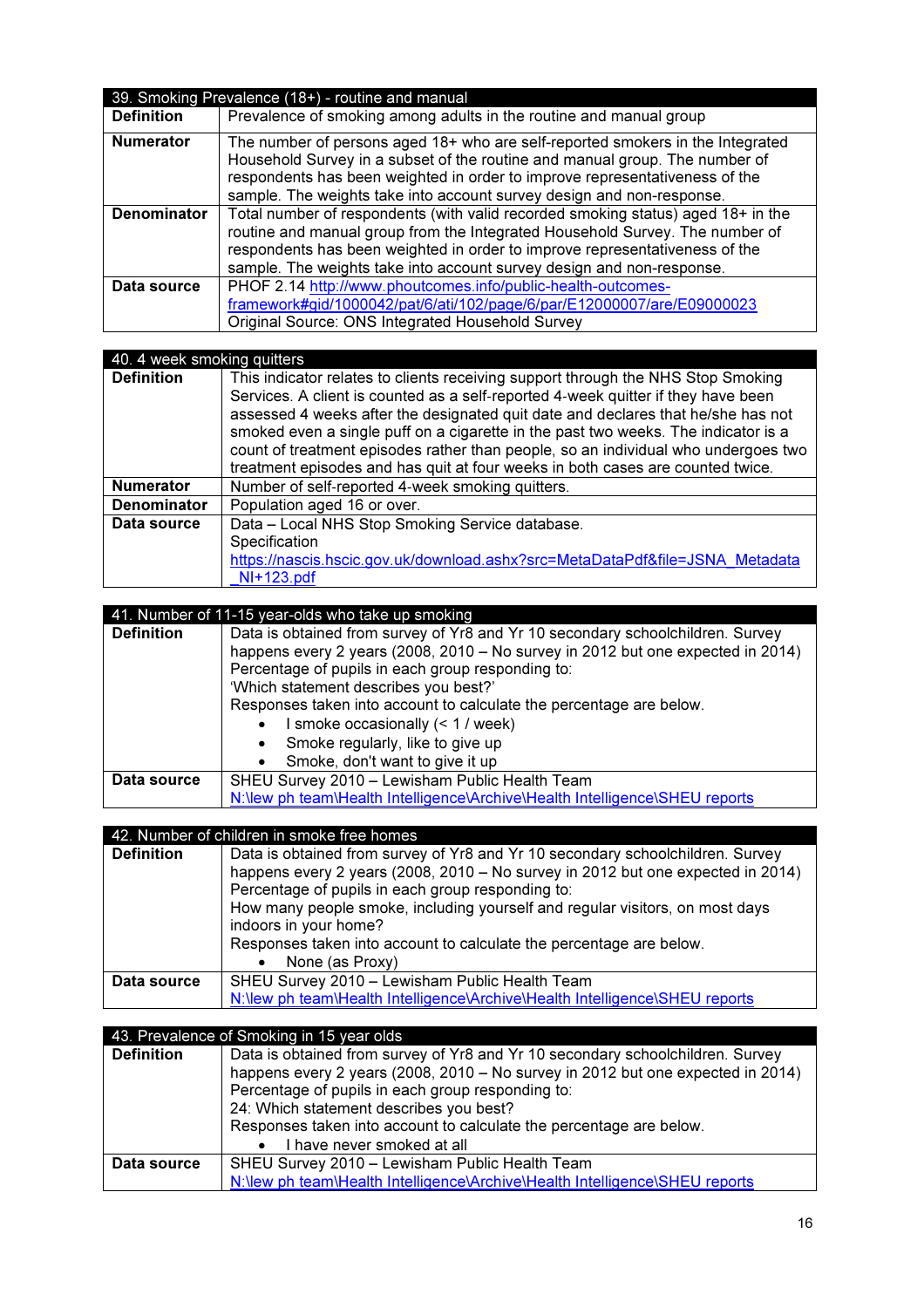| 44. Smoking at time of delivery |                                                                                  |
|---------------------------------|----------------------------------------------------------------------------------|
| <b>Definition</b>               | Number of women who currently smoke at time of delivery per 100 maternities.     |
|                                 | Data includes all women resident within the CCG's boundary, and no data are      |
|                                 | available to break down the CCG denominators for different areas within the CCG. |
| <b>Numerator</b>                | Number of women known to smoke at time of delivery.                              |
| <b>Denominator</b>              | Number of maternities.                                                           |
| Data source                     | PHOF 2.03 http://www.phoutcomes.info/public-health-outcomes-                     |
|                                 | framework#gid/1000042/pat/6/ati/102/page/6/par/E12000007/are/E09000023           |
|                                 | NB: Latest available quarter data from NHS Stop smoking service database.        |

### Priority Objective 6: Improving mental health and wellbeing

|                    | 45. Under 75 mortality rates for those with serious mental illness                    |
|--------------------|---------------------------------------------------------------------------------------|
| <b>Definition</b>  | Rate of mortality in people aged 18 to 74 suffering from serious mental illness       |
|                    | standardised and compared to the general population.                                  |
| <b>Numerator</b>   | Deaths from any cause in age range 18-74 at death. MH-NMDS linked over three          |
|                    | years and to the Primary Care Mortality Database (PCMD).                              |
| <b>Denominator</b> | The mental health population is defined as anyone who has been in contact with the    |
|                    | secondary mental care services in the current financial year or in either of the two  |
|                    | previous financial years who is alive at the beginning of the current financial year. |
|                    | MH-NMDS linked over three years and to PCMD, in age range 18-74.                      |
| Data source        | NHSOF 1.5                                                                             |
|                    | Data                                                                                  |
|                    | https://www.indicators.ic.nhs.uk/download/Outcomes%20Framework/Data/NHSOF             |
|                    | 1.5 100665 D V7.xls                                                                   |
|                    | Specification                                                                         |
|                    | https://www.indicators.ic.nhs.uk/download/Outcomes%20Framework/Specification/         |
|                    | NHSOF Domain 1 S V2.pdf                                                               |

| 46. Prevalence of SMI |                                                                                                                                             |
|-----------------------|---------------------------------------------------------------------------------------------------------------------------------------------|
| <b>Definition</b>     | The percentage of patients with schizophrenia, bipolar affective disorder and other<br>psychoses as recorded on practice disease registers. |
|                       |                                                                                                                                             |
| <b>Numerator</b>      | Patients with schizophrenia, bipolar affective disorder and other psychoses                                                                 |
| <b>Denominator</b>    | CCG responsible population                                                                                                                  |
| Data source           | National GP Practice Profiles http://fingertips.phe.org.uk/profile/general-                                                                 |
|                       | practice/data#mod, 3, pyr, 2013, pat, 19, par, E38000098, are, -, sid1, 2000003, ind1,-                                                     |
|                       | $,sid2,-ind2,-$                                                                                                                             |
|                       | Original Source: HSCIC QOF http://www.hscic.gov.uk/catalogue/PUB12262                                                                       |

| 47. Prevalence of Dementia |                                                                                     |
|----------------------------|-------------------------------------------------------------------------------------|
| <b>Definition</b>          | The percentage of patients with dementia as recorded on practice disease registers. |
| <b>Numerator</b>           | Patients with dementia                                                              |
| <b>Denominator</b>         | CCG responsible population                                                          |
| Data source                | Original Source: HSCIC QOF http://www.hscic.gov.uk/catalogue/PUB12262.              |

| 48. Prevalence of Depression |                                                                                                            |
|------------------------------|------------------------------------------------------------------------------------------------------------|
| <b>Definition</b>            | The percentage of patients aged 18 and over with depression, as recorded on<br>practice disease registers. |
| <b>Numerator</b>             | Patients aged 18 and over with depression, as recorded on practice disease<br>registers.                   |
| <b>Denominator</b>           | CCG responsible population                                                                                 |
| Data source                  | Original Source: HSCIC QOF http://www.hscic.gov.uk/catalogue/PUB12262                                      |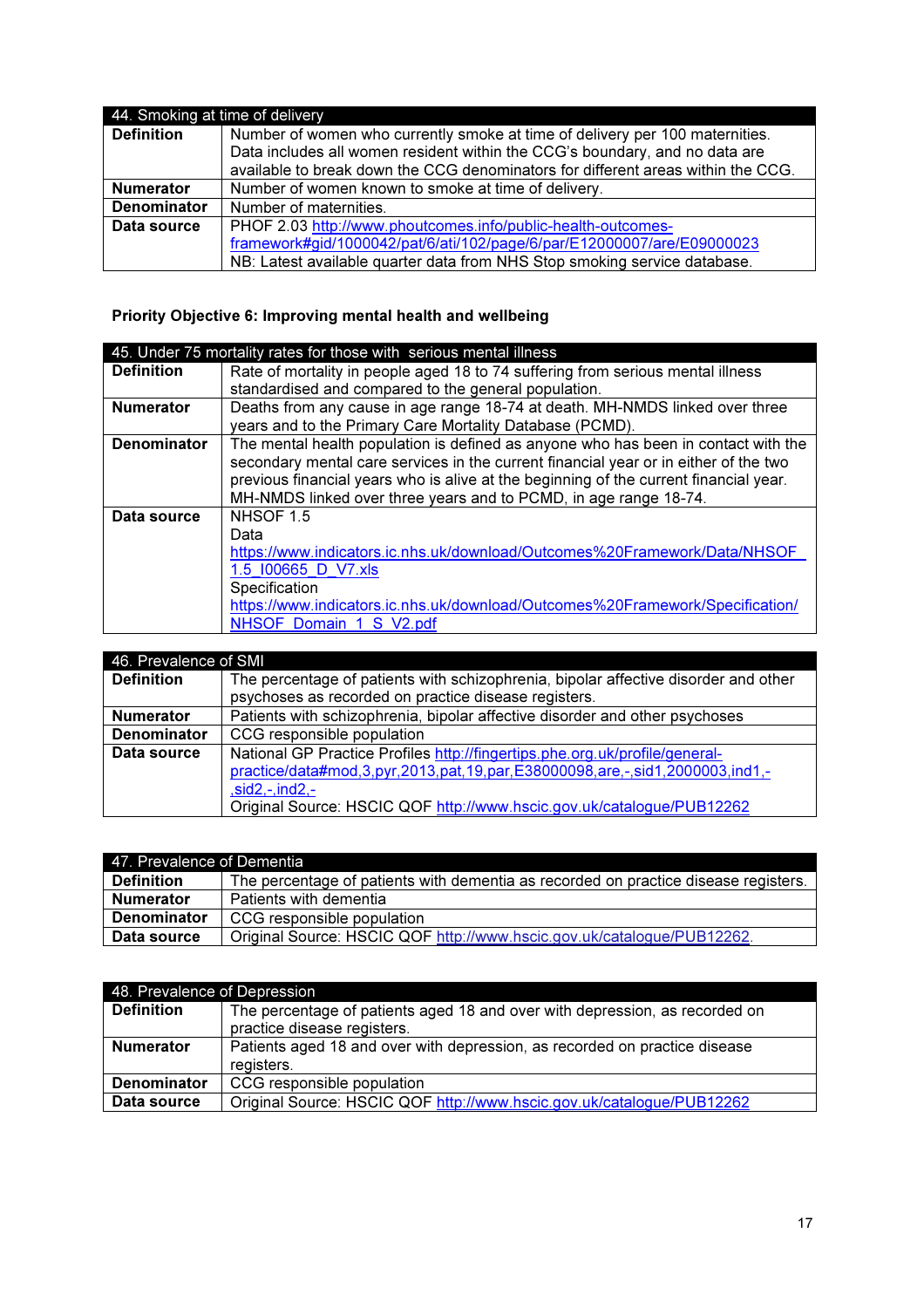| 49. Suicide rates  |                                                                                                                                                                                                                                                                                                                                                                                                                                                                                                                                                                                |
|--------------------|--------------------------------------------------------------------------------------------------------------------------------------------------------------------------------------------------------------------------------------------------------------------------------------------------------------------------------------------------------------------------------------------------------------------------------------------------------------------------------------------------------------------------------------------------------------------------------|
| <b>Definition</b>  | Age-standardised mortality rate from suicide and injury of undetermined intent per<br>100,000 population                                                                                                                                                                                                                                                                                                                                                                                                                                                                       |
| <b>Numerator</b>   | Number of deaths from suicide and injury of undetermined intent classified by<br>underlying cause of death recorded as ICD10 codes X60-X84 (all ages), Y10-Y34<br>(ages 15+ only) registered in the respective calendar years, aggregated into quinary<br>age bands (0-4, 5-9,, 85-89, 90+).<br>Counts of deaths for years up to and including 2010 have been adjusted where<br>needed to take account of the ICD-10 coding change introduced in 2011. The<br>detailed guidance on the implementation is available at<br>http://www.apho.org.uk/resource/item.aspx?RID=126245. |
| <b>Denominator</b> | Population-years (aggregated populations for the three years) for people of all<br>ages, aggregated into quinary age bands (0-4, 5-9, , 85-89, 90+). ONS 2011 Mid<br>year estimates.                                                                                                                                                                                                                                                                                                                                                                                           |
| Data source        | PHOF 4.10 http://www.phoutcomes.info/public-health-outcomes-<br>framework#gid/1000044/pat/6/ati/102/page/6/par/E12000007/are/E09000023<br>Original Source: ONS Mortality data extracted by Public Health England                                                                                                                                                                                                                                                                                                                                                               |

|                    | 50. Self-reported well-being - people with a low happiness score                     |
|--------------------|--------------------------------------------------------------------------------------|
| <b>Definition</b>  | The percentage of respondents who answered 0-4 to the question                       |
|                    | "Overall, how happy did you feel yesterday?"                                         |
|                    | ONS are currently measuring individual/subjective well-being based on four           |
|                    | questions included on the Integrated Household Survey:                               |
|                    | "Overall, how satisfied are you with your life nowadays?"                            |
|                    | "Overall, how happy did you feel yesterday?"                                         |
|                    | "Overall, how anxious did you feel yesterday?"                                       |
|                    | "Overall, to what extent do you feel the things you do in your life are worthwhile?" |
|                    | Responses are given on a scale of 0-10                                               |
|                    | (where 0 is "not at all satisfied/happy/anxious/worthwhile"; and                     |
|                    | 10 is "completely satisfied/happy/anxious/worthwhile")                               |
|                    | In the ONS report, the percentage of people scoring 0-4, 5-6, 7-8 and 9-10 have      |
|                    | been calculated for this indicator. The percentage of those scoring 0-4 (respondents |
|                    | in that area that scored themselves the lowest marks) in the question: 'Overall, how |
|                    | happy did you feel yesterday?' will be presented in this indicator.                  |
| <b>Numerator</b>   | Weighted count of respondents in the APS who rated their answer to the question:     |
|                    | "Overall, how happy did you feel yesterday?" as 0, 1, 2, 3 or 4 on a scale between   |
|                    | 0-10, where 0 is not at all and 10 is completely. These respondents are described    |
|                    | as having the lowest levels of happiness. Respondents in the APS are aged 16 and     |
|                    | over who live in residential households in the UK                                    |
| <b>Denominator</b> | Weighted count of all respondents to the question "Overall, how happy did you feel   |
|                    | yesterday?"                                                                          |
| Data source        | PHOF 2.23ii http://www.phoutcomes.info/public-health-outcomes-                       |
|                    | framework#gid/1000042/pat/6/ati/102/page/6/par/E12000007/are/E09000023               |
|                    | Original Source: Annual Population Survey (APS); ONS                                 |

# Priority Objective 7: Improving sexual health

| 51. Rate of chlamydia diagnoses per 100,000 young people aged 15 to 24 |                                                                                |
|------------------------------------------------------------------------|--------------------------------------------------------------------------------|
| <b>Definition</b>                                                      | Crude rate of chlamydia diagnoses per 100,000 young adults aged 15-24 based on |
|                                                                        | their area of residence                                                        |
| <b>Numerator</b>                                                       | The number of people aged 15-24 diagnosed with chlamydia                       |
| <b>Denominator</b>                                                     | Resident population aged 15-24                                                 |
| Data source                                                            | PHOF 3.02i http://www.phoutcomes.info/public-health-outcomes-                  |
|                                                                        | framework#gid/1000043/pat/6/ati/102/page/6/par/E12000007/are/E09000023         |
|                                                                        | Original Source http://www.chlamydiascreening.nhs.uk/ps/data.asp               |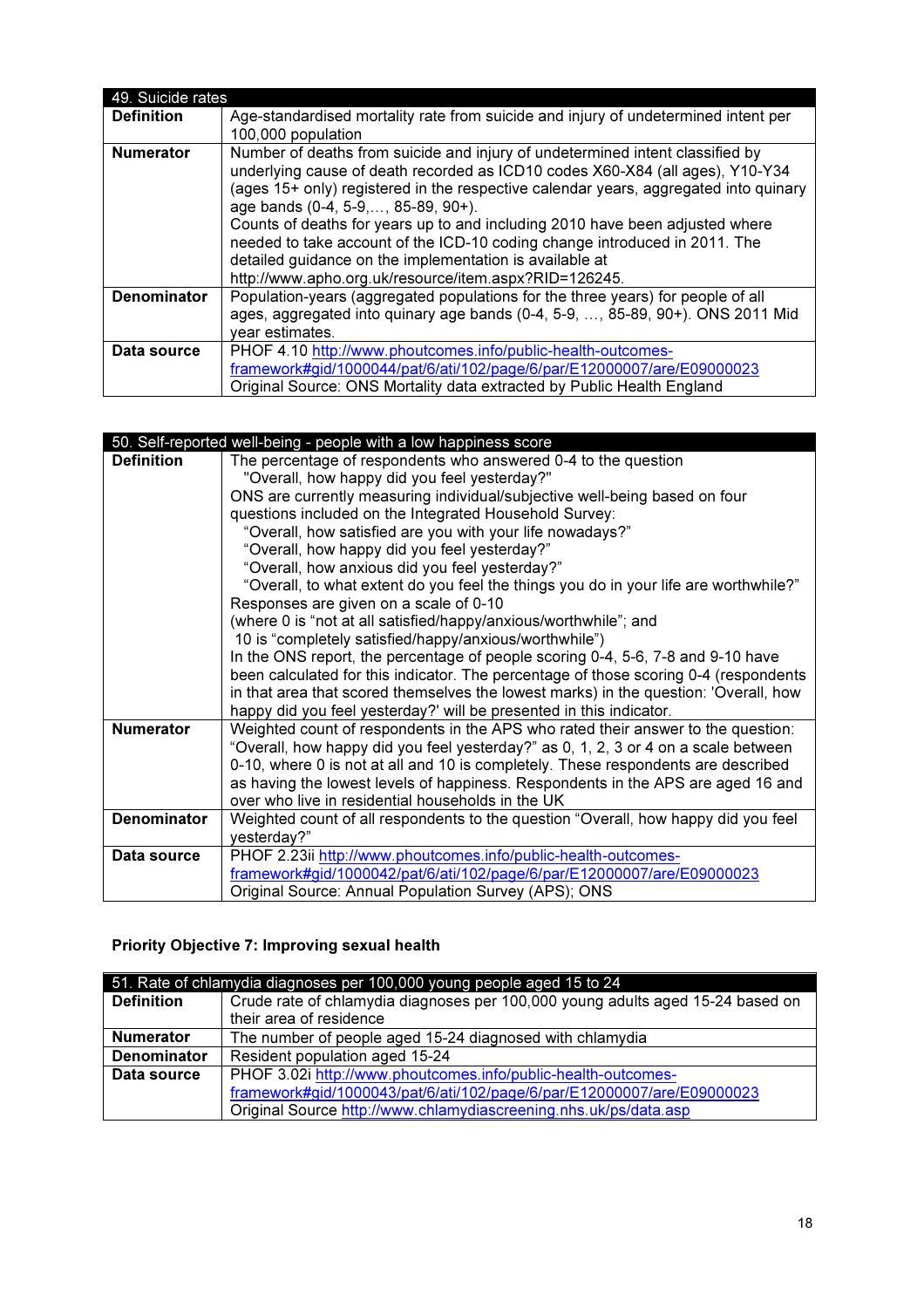| 52. People presenting with HIV at a late stage of infection(%) or |                                                                                                                                                                                                                                                                                                                                           |
|-------------------------------------------------------------------|-------------------------------------------------------------------------------------------------------------------------------------------------------------------------------------------------------------------------------------------------------------------------------------------------------------------------------------------|
| <b>Definition</b>                                                 | Number of adults (aged 15 years or more) newly diagnosed with HIV infection with<br>CD4 counts available withing 91 days and indicating a count of less than 350 cells<br>per mm <sup>3</sup> as a percentage of number of adults (aged 15 years or more) newly<br>diagnosed with HIV infection with CD4 counts available within 91 days. |
| <b>Numerator</b>                                                  | Number of adults (aged 15 years or more) newly diagnosed with HIV infection with<br>CD4 counts available within 91 days and indicating a count of less than 350 cells<br>per mm <sup>3</sup>                                                                                                                                              |
| <b>Denominator</b>                                                | Number of adults (aged 15 years or more) newly diagnosed with HIV infection with<br>CD4 counts available within 91 days.                                                                                                                                                                                                                  |
| Data source                                                       | PHOF 3.04 http://www.phoutcomes.info/public-health-outcomes-<br>framework#gid/1000042/pat/6/ati/102/page/6/par/E12000007/are/E09000023                                                                                                                                                                                                    |

|                    | 53. Prevalence of diagnosed HIV infection per 1,000 among persons aged 15 to 59 years                                                                                                                                                                                                                                                                 |
|--------------------|-------------------------------------------------------------------------------------------------------------------------------------------------------------------------------------------------------------------------------------------------------------------------------------------------------------------------------------------------------|
| <b>Definition</b>  | People aged 15 to 59 years who were seen at HIV care services.                                                                                                                                                                                                                                                                                        |
| <b>Numerator</b>   | The number of people living with a diagnosed HIV infection resident in a given local<br>health service who were aged 15 to 59 years and who were seen for HIV care at a<br>NHS site in the UK.                                                                                                                                                        |
| <b>Denominator</b> | Estimated total population aged 15 to 59 years resident in a given local health<br>service area (ONS mid-year population estimates)                                                                                                                                                                                                                   |
| Data source        | Public health England Sexual and Reproductive Health Profiles<br>http://www.phoutcomes.info/profile/sexualhealth/data#gid/8000057/pat/6/ati/102/pa<br>ge/6/par/E12000007/are/E09000023<br>Original Source - HPA for HIV stats/ ONS for Population<br>http://www.hpa.org.uk/webw/HPAweb&Page&HPAwebAutoListDate/Page/1201094<br>588844?p=1201094588844 |

| 54. Legal Abortion rate for all ages |                                                                                |
|--------------------------------------|--------------------------------------------------------------------------------|
| <b>Definition</b>                    | Legal Abortions: Age Standardised Rate per 1000 resident women aged 15-44      |
| <b>Numerator</b>                     | Number of all Legal Abortions                                                  |
| <b>Denominator</b>                   | Number of resident women aged 15-44                                            |
| Data source                          | ONS via DH. Detailed data obtained through Local commissioners.                |
|                                      | https://www.gov.uk/government/uploads/system/uploads/attachment_data/file/3076 |
|                                      | 50/Abortion statistics England and Wales.pdf                                   |

| 55. Teenage conceptions |                                                                                   |
|-------------------------|-----------------------------------------------------------------------------------|
| <b>Definition</b>       | Conceptions in women aged under 18 per 1,000 females aged 15-17                   |
| <b>Numerator</b>        | Number of pregnancies that occur to women aged under 18, that result in either    |
|                         | one or more live or still births or a legal abortion under the Abortion Act 1967. |
| <b>Denominator</b>      | Number of women aged 15-17 living in the area.                                    |
| Data source             | Public health outcomes framework 2.04                                             |
|                         | http://www.phoutcomes.info/public-health-outcomes-                                |
|                         | framework#gid/1000042/pat/6/ati/102/page/6/par/E12000007/are/E09000023            |
|                         | Original source: ONS                                                              |

# Priority Objective 8 – Delaying and reducing the need for long term care and support.

| 56. Proportion of people using social care who receive self-directed support, and those receiving |                                                                                      |
|---------------------------------------------------------------------------------------------------|--------------------------------------------------------------------------------------|
| direct payments                                                                                   |                                                                                      |
| <b>Definition</b>                                                                                 | This is a two-part measure which reflects both the proportion of people using        |
|                                                                                                   | services who receive self-directed support (part 1), and the proportion who receive  |
|                                                                                                   | a direct payment either through a personal budget or other means (part 2).           |
| <b>Numerator</b>                                                                                  | Number of clients and carers receiving self-directed support (part 1) or direct      |
|                                                                                                   | payments (part 2) in the year to 31 March                                            |
| <b>Denominator</b>                                                                                | Number of clients receiving community-based services and carers receiving carer      |
|                                                                                                   | specific services in the year to 31 March (aged 18 and over)                         |
| Data source                                                                                       | ASCOF 1C - NHSIC https://indicators.ic.nhs.uk/download/Social Care/Data/1C - Dec.xls |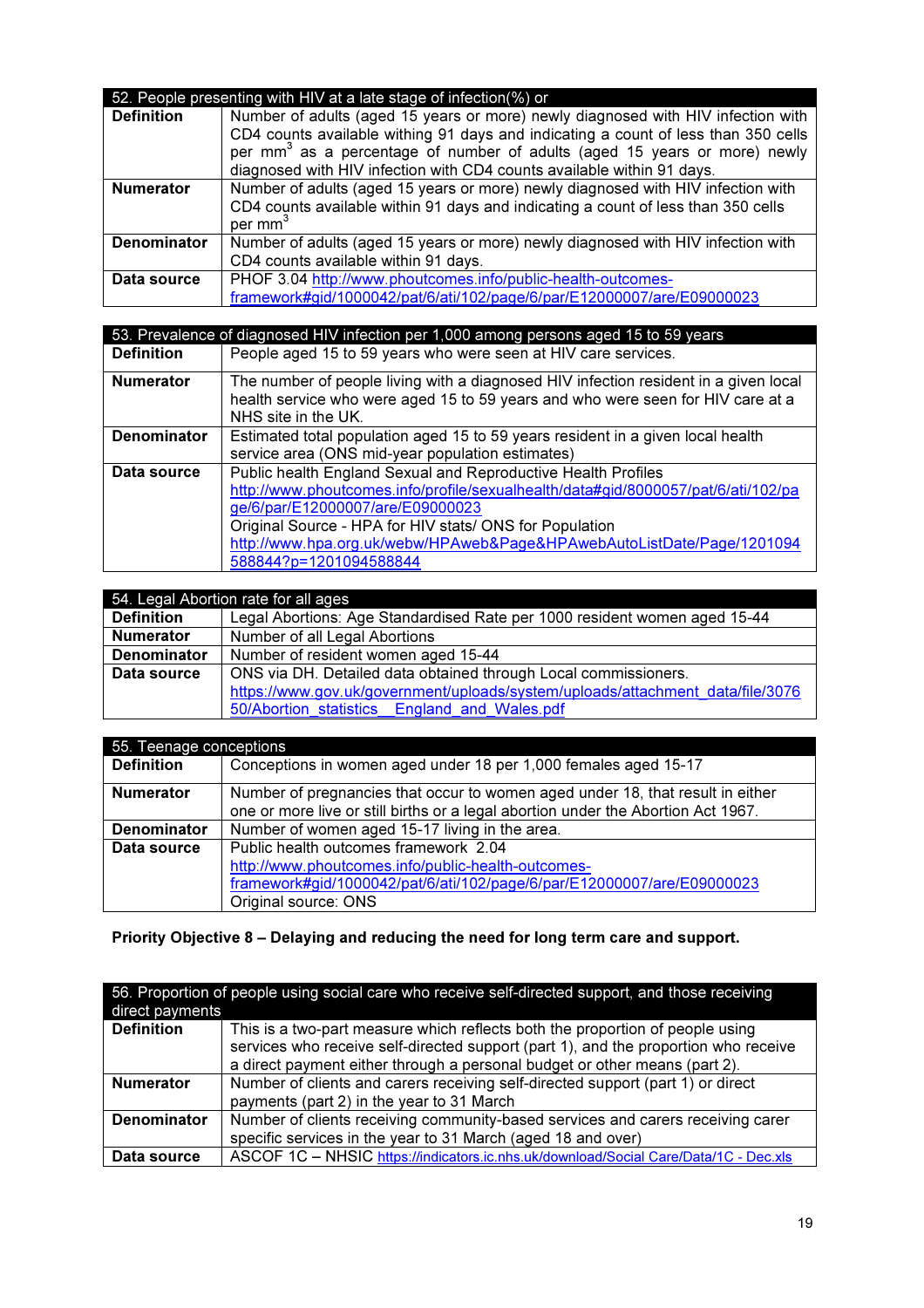Priority Objective 9: Reducing the number of emergency admissions for people with long term conditions

| 57. Adult Social Care Reviews |                                                                                                                                                                 |
|-------------------------------|-----------------------------------------------------------------------------------------------------------------------------------------------------------------|
| <b>Definition</b>             | Number of current adult social care service users that have been receiving services<br>for at least twelve months that were reviewed in the last twelve months. |
| <b>Numerator</b>              | Number of reviews undertaken in the last twelve months of long term service users<br>still receiving a service.                                                 |
| <b>Denominator</b>            | Number of service users receiving services for at least twelve months currently                                                                                 |
|                               | receiving long term services as at the end of the twelve months.                                                                                                |
| Data source                   | HSCIC - subset of old RAP A1 and new SALT Return LTS Table 2b                                                                                                   |
|                               | https://nascis.hscic.gov.uk/Portal/Tools.aspx                                                                                                                   |

|                    | 58. Unplanned hospitalisation for chronic ambulatory care sensitive conditions     |
|--------------------|------------------------------------------------------------------------------------|
| <b>Definition</b>  | Directly age and sex standardised rate of unplanned hospitalisation admissions for |
|                    | chronic ambulatory care sensitive conditions for persons of all ages.              |
| <b>Numerator</b>   | Hospital Episode Statistics (HES) Continuous Inpatient Spells (CIP).               |
| <b>Denominator</b> | Unconstrained GP registered population counts by single year of age and sex from   |
|                    | the NHAIS (Exeter) Systems; extracted annually on 1 April for the forthcoming      |
|                    | financial year                                                                     |
| Data source        | NHSOF 2.3i - NHS Indicator Portal - P01563                                         |
|                    | Data                                                                               |
|                    | https://indicators.ic.nhs.uk/download/Clinical%20Commissioning%20Group%20Indi      |
|                    | cators/Data/CCG 2.6 100757 D V6.xls                                                |
|                    | Specification                                                                      |
|                    | https://indicators.ic.nhs.uk/download/Clinical%20Commissioning%20Group%20Indi      |
|                    | cators/Specification/CCG 2.6 I00757 S V4.pdf                                       |

|                    | 59. Emergency readmissions within 30 days of discharge from hospital              |
|--------------------|-----------------------------------------------------------------------------------|
| <b>Definition</b>  | Percentage of emergency admissions to any hospital in England occurring within 30 |
|                    | days of the last, previous discharge after admission. Admissions for cancer and   |
|                    | obstetrics are excluded.                                                          |
| <b>Numerator</b>   | Hospital Episode Statistics (HES) finished and unfinished admission episodes.     |
|                    | Provided by HSCIC. Final annual and quarterly confirmed HES data are released in  |
|                    | the November following the financial year-end.                                    |
| <b>Denominator</b> | ONS mid-year population estimates for England – used to calculate the rate of     |
|                    | admissions per 100,000 populations.                                               |
| Data source        | NHSOF 3b - NHS Indicator Portal - P01445                                          |
|                    | Data                                                                              |
|                    | https://indicators.ic.nhs.uk/download/Outcomes%20Framework/Data/NHSOF 3b 10       |
|                    | 0712 D V4.xls                                                                     |
|                    | Specification                                                                     |
|                    | https://indicators.ic.nhs.uk/download/Outcomes%20Framework/Specification/NHSO     |
|                    | F Domain 3 S V2.pdf                                                               |